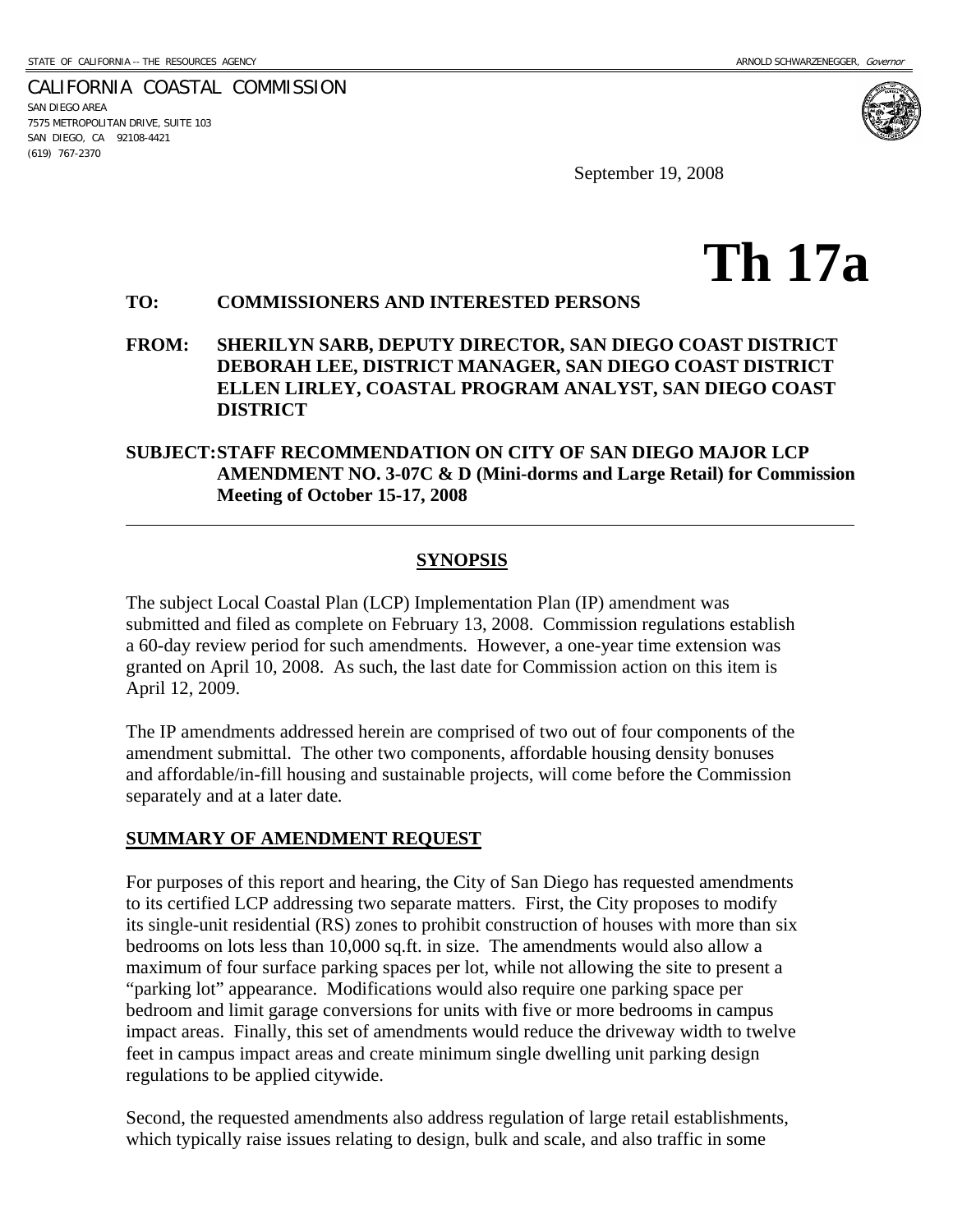instances. In addition to providing a definition for the term "large retail," the proposed amendments add different levels of discretionary review for permits to construct large retail uses (50,000 sq.ft. to 100,000 sq.ft., or more) in any commercial or industrial zone where they are now allowed by right.

### **SUMMARY OF STAFF RECOMMENDATION**

Staff is recommending approval as submitted for both LCP amendment components. Although the various modifications were somewhat controversial at the local level, implementation of these amendments will not have adverse impacts on coastal resources. The mini-dorm regulations are intended to maintain the characteristics of single-family neighborhoods, especially in campus impact areas, where homes are often rented out to multiple students at the same time, creating parking and traffic issues that would not result from a typical residential household of only one or two adults. The regulations do not change allowed uses or zones, but would primarily increase parking requirements and add design regulations.

With respect to large retail uses, these developments are already allowed by right in many commercial and light industrial zones. The proposed amendments would add discretionary review where it does not now exist, to increase design standards for such facilities. The proposed regulations would not allow large retail uses in any zones where they are not already allowed, but would only provide better oversight.

The appropriate resolutions and motions begin on Page 3. The findings for approval of the Implementation Plan Amendment as submitted begin on Page 4.

### **BACKGROUND**

 $\overline{a}$ 

The City's first IP was certified in 1988, and the City then assumed permit authority. The IP consisted of portions of the City's Municipal Code, along with some Planned District Ordinances (PDOs) and Council Policies. In 1999, the Commission certified the City's LDC, that includes Chapters 11 through 14 of the municipal code. It replaced the first IP and took effect in the coastal zone on January 1, 2000. The Commission has certified many IP amendments since 2000.

### **ADDITIONAL INFORMATION**

Further information on the City of San Diego LCP amendment 3-07 C & D may be obtained from Ellen Lirley, Coastal Planner, at (619) 767-2370.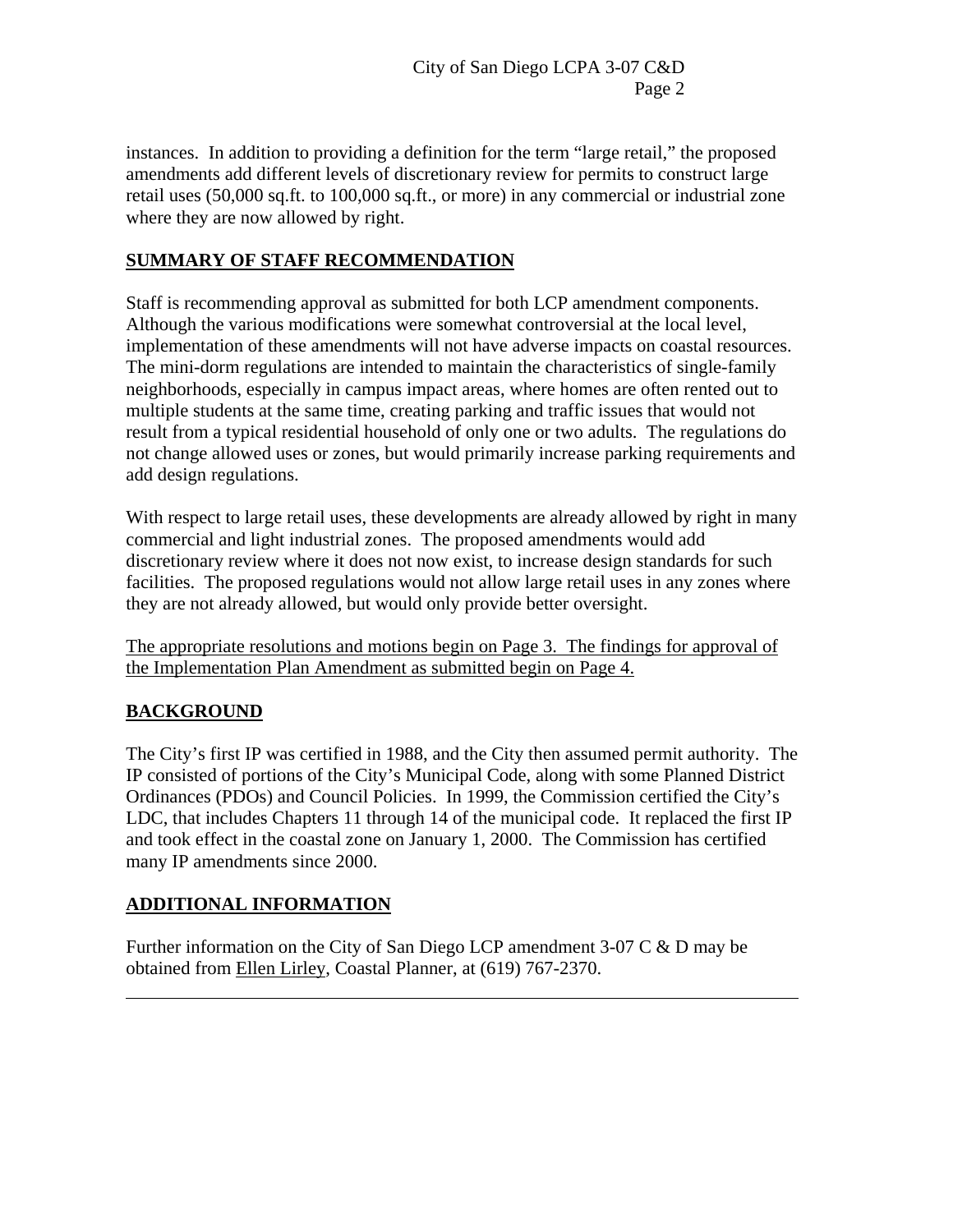# **PART I. OVERVIEW**

# **A. LCP HISTORY**

The City of San Diego has a long history of involvement with the community planning process, and in 1977, requested that the Coastal Commission permit segmentation of its Land Use Plan (LUP) into twelve parts in order to conform, to the maximum extent feasible, with the City's various community plan boundaries. In the intervening years, the City has intermittently submitted all of its LUP segments, which are all presently certified, in whole or in part.

When the Commission approved segmentation of the LUP, it found that the implementation phase of the City's LCP would represent a single unifying element. This was achieved in January 1988, and the City of San Diego assumed permit authority on October 17, 1988 for the majority of its coastal zone. Several isolated areas of deferred certification remained at that time; but some have since been certified as LCP amendments. Other areas of deferred certification still remain today and will be acted on by the Coastal Commission in the future.

# **B. STANDARD OF REVIEW**

Pursuant to Section 30513 of the Coastal Act, the Commission may only reject zoning ordinances or other implementing actions, as well as their amendments, on the grounds that they do not conform with, or are inadequate to carry out, the provisions of the certified land use plan. The Commission shall take action by a majority vote of the Commissioners present.

# **C. PUBLIC PARTICIPATION**

The City has held Planning Commission and City Council meetings with regard to the subject amendment request. All of those local hearings were duly noticed to the public. Notice of the subject amendment has been distributed to all known interested parties.

# **PART II. LOCAL COASTAL PROGRAM SUBMITTAL - RESOLUTION**

Following a public hearing, staff recommends the Commission adopt the following resolutions and findings. The appropriate motion to introduce the resolution and a staff recommendation are provided just prior to each resolution.

### **I. MOTION:** *I move that the Commission reject the Implementation Program Amendment for the City of San Diego certified LCP as submitted.*

### **STAFF RECOMMENDATION OF CERTIFICATION AS SUBMITTED:**

Staff recommends a **NO** vote. Following the staff recommendation will result in certification of the Implementation Program Amendment as submitted and the adoption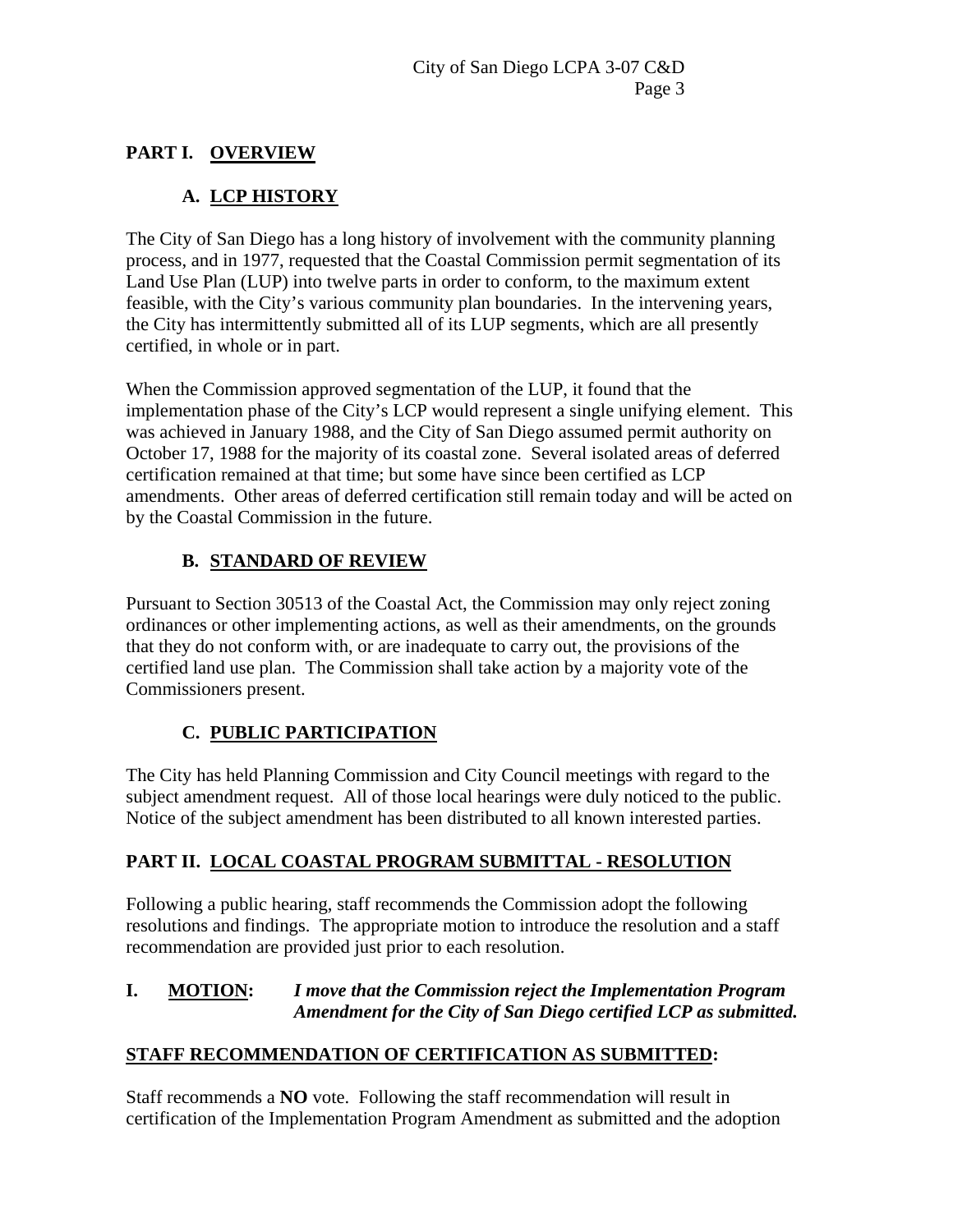of the following resolution and findings. The motion passes only by an affirmative vote of a majority of the Commissioners present.

### **RESOLUTION TO CERTIFY IMPLEMENTATION PROGRAM AMENDMENT AS SUBMITTED:**

The Commission hereby certifies the Implementation Program Amendment for the City of San Diego certified LCP as submitted and adopts the findings set forth below on grounds that the Implementation Program Amendment conforms with, and is adequate to carry out, the provisions of the certified Land Use Plans, and certification of the Implementation Program Amendment will meet the requirements of the California Environmental Quality Act, because either 1) feasible mitigation measures and/or alternatives have been incorporated to substantially lessen any significant adverse effects of the Implementation Program Amendment on the environment, or 2) there are no further feasible alternatives or mitigation measures that would substantially lessen any significant adverse impacts on the environment that will result from certification of the Implementation Program.

## **PART III. FINDINGS FOR APPROVAL OF THE CITY OF SAN DIEGO IMPLEMENTATION PLAN AMENDMENT, AS SUBMITTED**

## **MINI-DORMS/LCPA #3-07C**

# **A. AMENDMENT DESCRIPTION**

Recognizing the proliferation of single-family residences being used as rental units for multiple adult students was causing several problems in single-family neighborhoods, the City has adopted several resolutions to address the matter, including the subject minidorm regulations. Associated with this amendment are two other ordinances addressing rooming houses and high density residential; these are addressed in a separate staff report on this same agenda, as they were part of a different LCP amendment submittal package. The proposed regulations are intended to maintain the characteristics of single-family neighborhoods, especially in campus impact areas, which are associated with the University of San Diego (USD), the University of California at San Diego (UCSD) and San Diego State University (SDSU), and apply to areas within a certain radius of those campuses. Of these, only UCSD is located partially within the coastal zone. When homes are rented out to multiple adult students at the same time, most if not all having their own cars, such use can create parking and traffic issues that would not result from a typical residential household of only one or two adults.

The proposed regulations do not change allowed uses in any zones or the locations of any zones, but would primarily increase parking requirements and add design regulations for surface parking to prevent residential properties from looking like parking lots. Some regulations will apply city-wide, while others will only apply in campus impact areas. All proposed regulations apply only to single-family residential zones (RS Zones), and require that development on lots less than 10,000 sq.ft. in size be limited to a maximum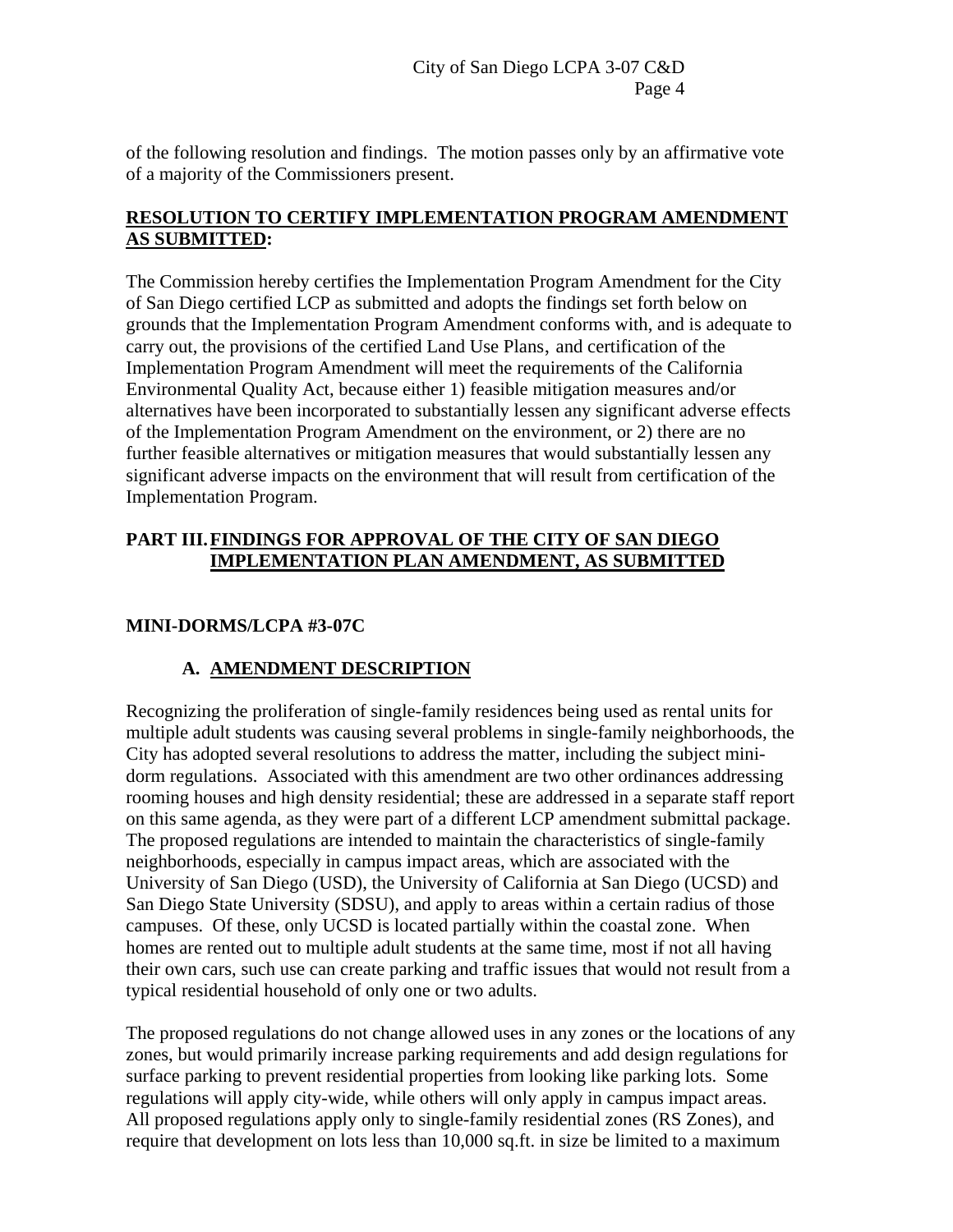of six bedrooms, surface parking be limited to a maximum of four parking spaces, and parking design regulations be adopted. Within the campus impact areas, other requirements will reduce driveway width to twelve feet, require one parking space per bedroom, and limit garage conversions on homes having five or more bedrooms.

# **B. FINDINGS FOR APPROVAL**

The standard of review for LCP implementation submittals or amendments is their consistency with and ability to carry out the provisions of the certified LUP.

 a) Purpose and Intent of the Ordinance. The purpose of the RS zones is to provide appropriate regulations for the development of single dwelling units that accommodate a variety of lot sizes and residential dwelling types and which promote neighborhood quality, character, and livability. The intent is that these zones provide for flexibility in development regulations that allow reasonable use of property while minimizing adverse impacts to adjacent properties.

- b) Major Provisions of the Ordinance. Key provisions of this ordinance are:
- 14 RS zones distinguished by minimum lot size and location
- Use regulations based on individual zones
- Minimum lot standards based on individual zones
- Architectural design standards
- Regulations addressing setbacks, parking, floor area ratio, etc.

 c) Adequacy of the Ordinance to Implement the Certified LUP Segments. RS zones occur city-wide, and are found in most certified land use plans within the City's LCP. These ordinance revisions do not rezone any properties and they do not modify the allowed uses in any zone. They do limit homes on lots of less than 10,000 sq.ft. to a maximum of six bedrooms, require one parking space for each bedroom and limit on-site parking to no more than four surface parking spaces. They also limit garage conversions of homes with five or more bedrooms and reduce driveway widths in campus impact areas and add city-wide single-family residence parking design guidelines. The amendments are expected to reduce the prevalence of mini-dorms, maintain the character of single-family zones and still allow property owners to develop homes consistent with the zone regulations. The IP, including these amendments, will continue to be consistent with and adequate to carry out all land use plan policies, since the intent is to promote and reinforce the basic purpose of the RS zones. Therefore, the Commission finds the proposed modifications to the City of San Diego LDC acceptable, as submitted by the City.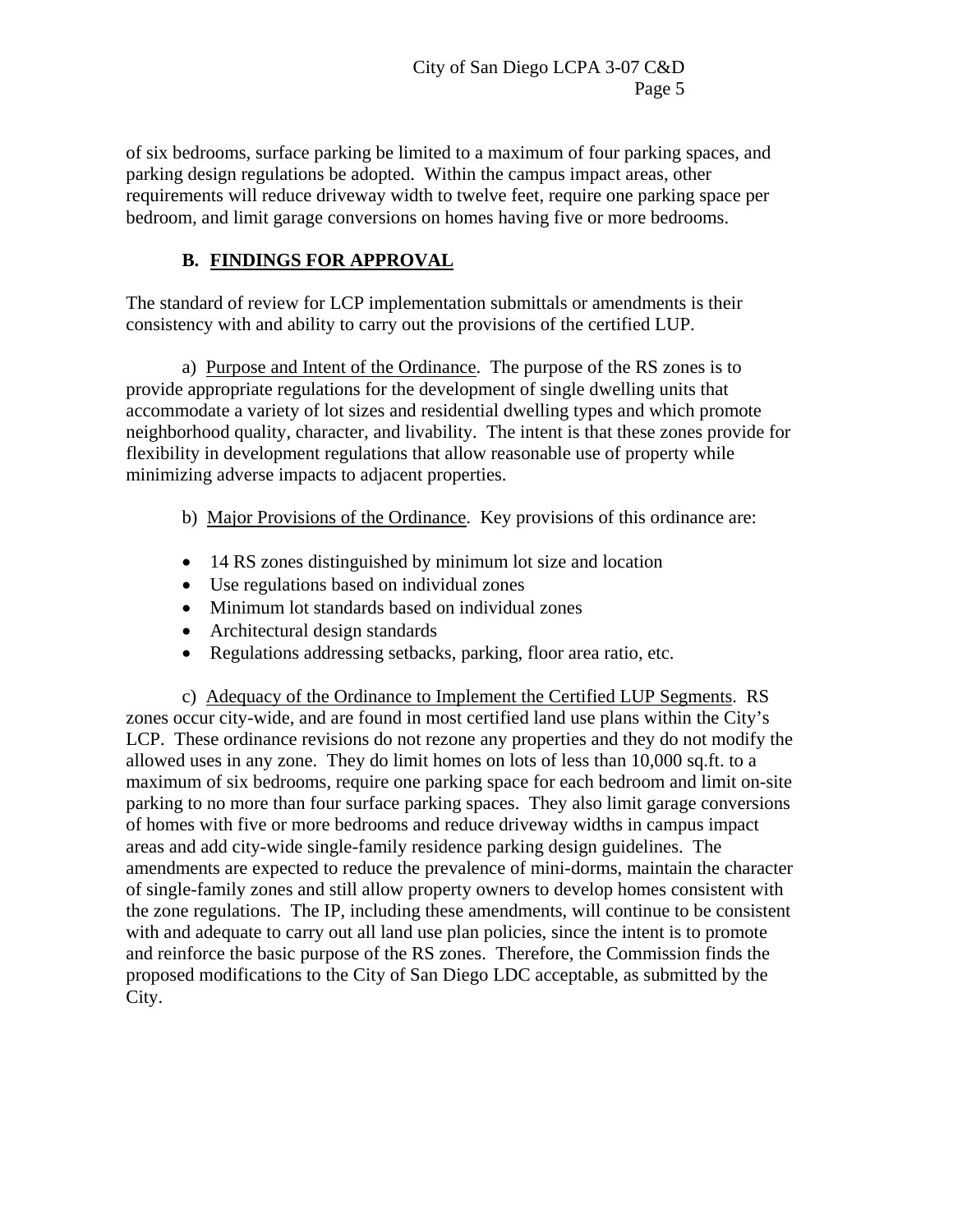## **LARGE RETAIL ESTABLISHMENTS/LCPA #3-07D**

## **A. AMENDMENT DESCRIPTION**

The subject request is to amend the City's Implementation Plan (IP), which consists of portions of the Land Development Code (LDC). In this case, the requested amendment addresses regulation of large retail establishments, which typically raise issues relating to design, bulk and scale, and also traffic in some instances. First, the proposal would add a definition of "large retail establishment" to the LDC. It would state:

"Large retail establishment means one single-tenant retail establishment 50,000 square feet or greater gross floor area or one multiple tenant retail establishment 50,000 square feet or greater gross floor area where the multiple tenants share common check stands, a controlling interest, storage areas, warehouses, or distribution facilities."

In addition to providing a definition for the term "large retail," the proposed amendments impose discretionary review where it does not now exist. Any proposed large retail establishment of 50,000 sq.ft. or more would be required to obtain a Process 2 Neighborhood Development Permit, and any proposed retail establishment of 100,000 sq.ft. or more would need to obtain a Process 4 Site Development Permit. These discretionary permits will allow public input into the review process, and allow the appropriate decision makers to address any specific design and traffic concerns raised. The proposed discretionary reviews would not apply to maintenance of, or small additions to, previously conforming uses, unless the proposed changes/additions would change trip generation for the facility.

These amendments are proposed to apply city-wide, and within the coastal zone would be in addition to a coastal development permit when one is required. These amendments will not allow new development of large retail establishments in any commercial or industrial zone where such facilities are not already allowed by right.

# **B. FINDINGS FOR APPROVAL**

The standard of review for LCP implementation submittals or amendments is their consistency with and ability to carry out the provisions of the certified LUP.

 a) Purpose and Intent of the Ordinances. The purpose of the commercial zones is to provide for the employment, shopping, services, recreation, and lodging needs of the residents of and visitors to the City. Their intent is to provide distinct regulations for size, intensity, and design to reflect the variety of the desired development patterns within San Diego's communities.

The purpose of the light industrial zones is to provide for a wide range of manufacturing and distribution activities. The zone standards are to encourage sound industrial development by providing an attractive environment free from adverse impacts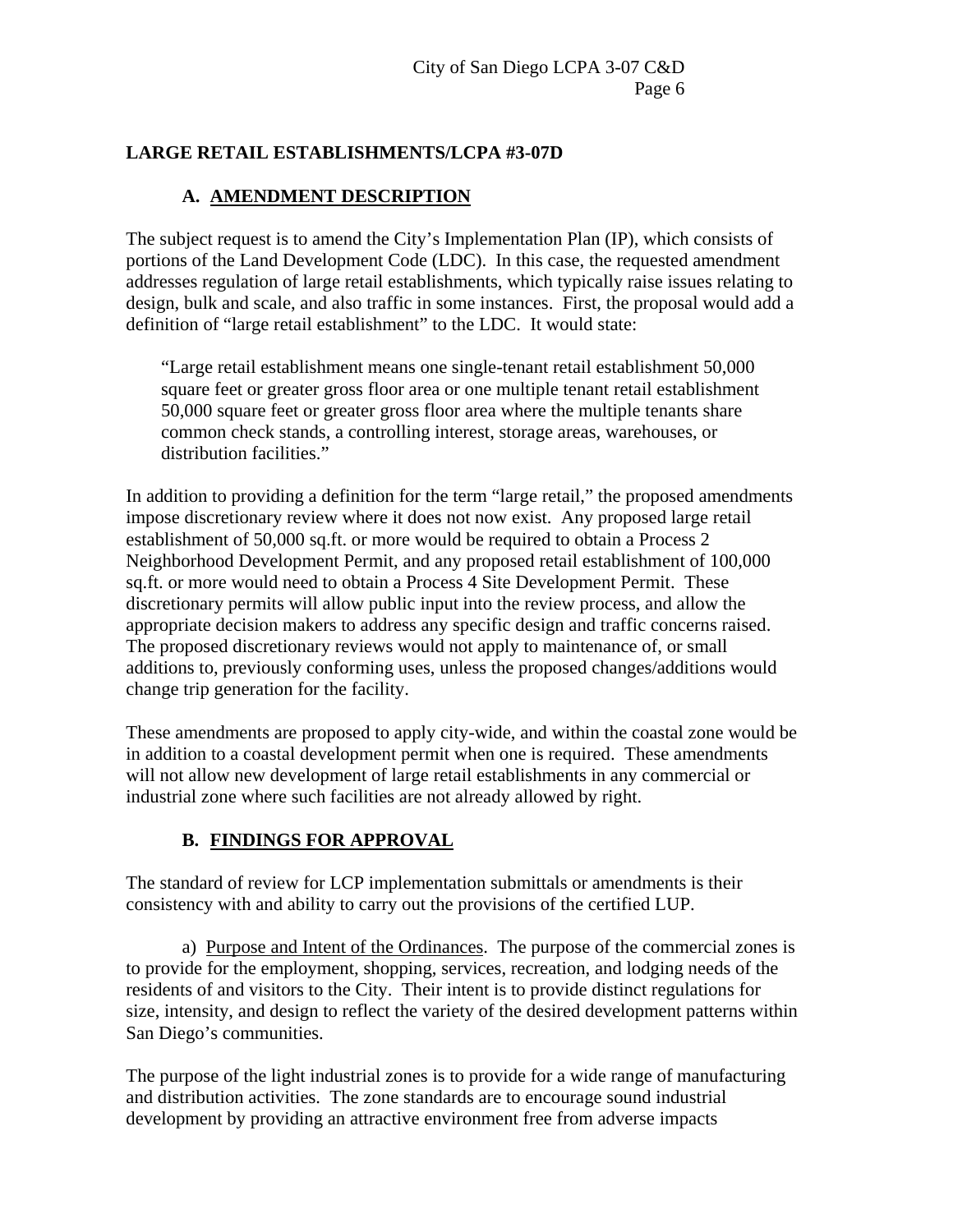associated with some heavy industrial uses. The light industrial zones are intended to permit a range of uses, including non-industrial uses in some instances.

 b) Major Provisions of the Ordinance. Both the commercial and industrial zones include many provisions. Key provisions common to both include:

- A description of the many individual zones found under these headings
- Lists of allowed uses according to individual zones
- Site design, including setbacks, parking and landscaping for such uses
- Architectural requirements

 c) Adequacy of the Ordinance to Implement the Certified LUP Segments. Commercial and light industrial zones occur city-wide, and are found in all certified land use plans within the City's LCP. However, many of the commercial and light industrial zones do not currently allow large retail uses due to various use and/or design standards in those zones. Other commercial and light industrial zones currently do allow large retail establishments by right, which means there is currently no discretionary review of such projects, except in the coastal zone where a coastal development permit would be required for conversion to or construction of large retail uses. Only where this type of retail use is allowed in the current LDC, will it continue to be allowed; the amendments will not allow large retail establishments in zones where they are not currently allowed.

The proposed amendments add two different levels of City discretionary review, depending on the size of the proposed facility. This will provide the City and the general public an opportunity to provide input, particularly on such matters as traffic and parking, structural design, and landscaping. Large retail establishments are not a high priority use under the Coastal Act, nor in individual certified LUPs. Although it is likely they are an allowed use in some parts of the coastal zone already, they would not be allowed in visitor-serving, neighborhood commercial or office commercial zones, due to use restrictions with those zones. The visitor-serving zones and development within the beach impact area is typically of greatest priority to the Coastal Commission, as these are the locations where many public access concerns arise. Other zones that currently allow large retail uses by right are already part of the IP previously certified by the Commission.

In summary, these ordinance revisions do not rezone any properties and they do not modify the allowed uses in any zone. The existing zone uses and locations have previously been found consistent with and adequate to carry out all certified LUP policies. Nothing in the proposed amendment changes that finding. The proposed regulations are merely intended to provide an additional level of review before existing uses could be converted or new large retail establishments could be constructed within certain commercial and light industrial zones of the City. Therefore, the Commission finds the proposed modifications to the City of San Diego LDC acceptable as submitted by the City.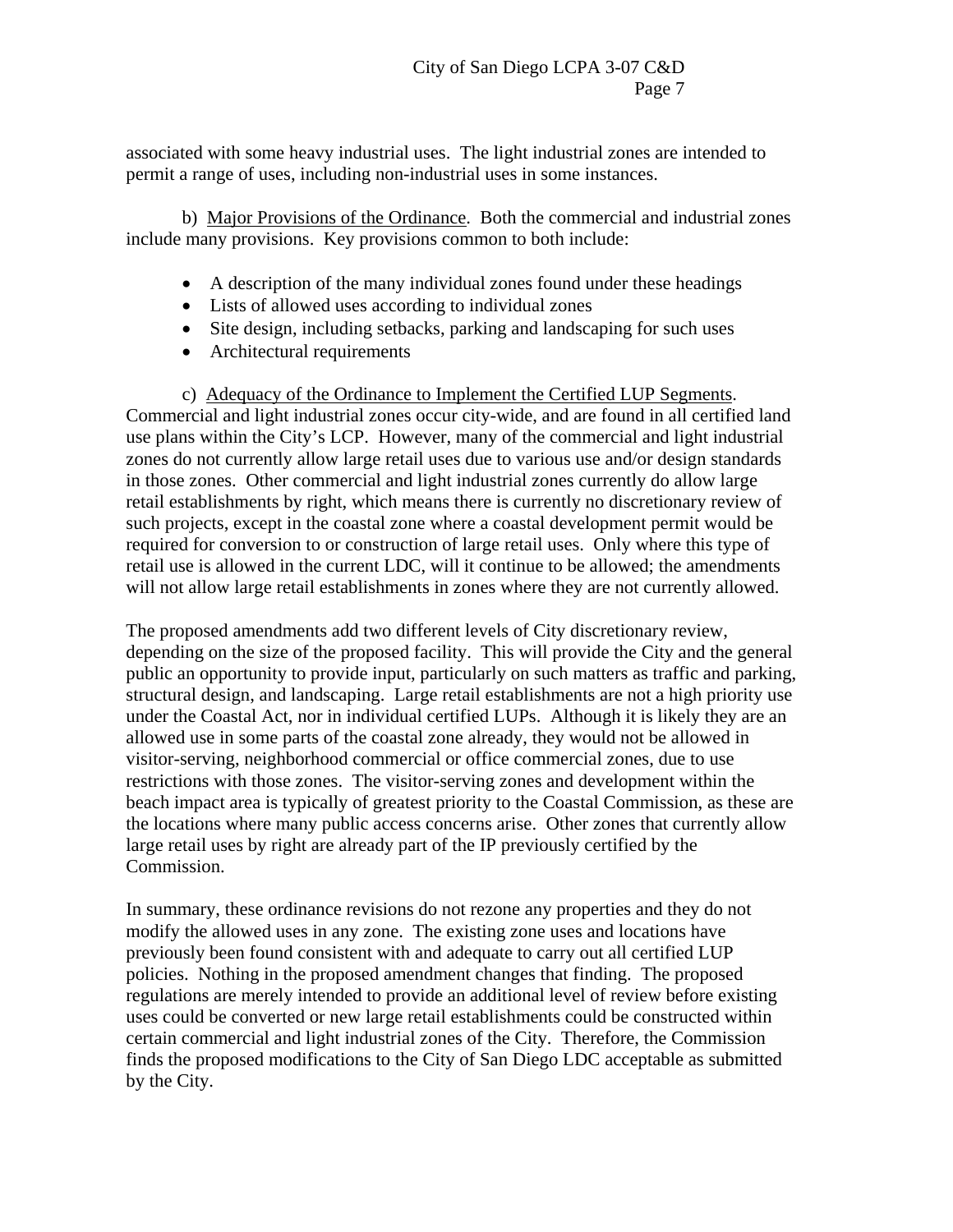## **PART IV. CONSISTENCY WITH THE CALIFORNIA ENVIRONMENTAL QUALITY ACT (CEQA)**

Section 21080.5 of the California Environmental Quality Act (CEQA) exempts local government from the requirement of preparing an environmental impact report (EIR) in connection with its local coastal program. The Commission's LCP review and approval program has been found by the Resources Agency to be functionally equivalent to the EIR process. Thus, under CEQA Section 21080.5, the Commission is relieved of the responsibility to prepare an EIR for each LCP.

Nevertheless, the Commission is required in an LCP submittal or, as in this case, an LCP amendment submittal, to find that the LCP, or LCP, as amended, does conform with CEQA provisions. In this particular case, the LCP amendment will not have any significant adverse effects on the environment and there are no feasible alternatives or feasible mitigation measures available which would substantially lessen any significant adverse impact on the environment. Therefore, the Commission finds the subject LCP implementation plan, as amended, conforms with CEQA provisions.

(G:\San Diego\Reports\LCPs\City of San Diego\SD LCPA 3-07C & D minidorms. large retail stfrpt.doc)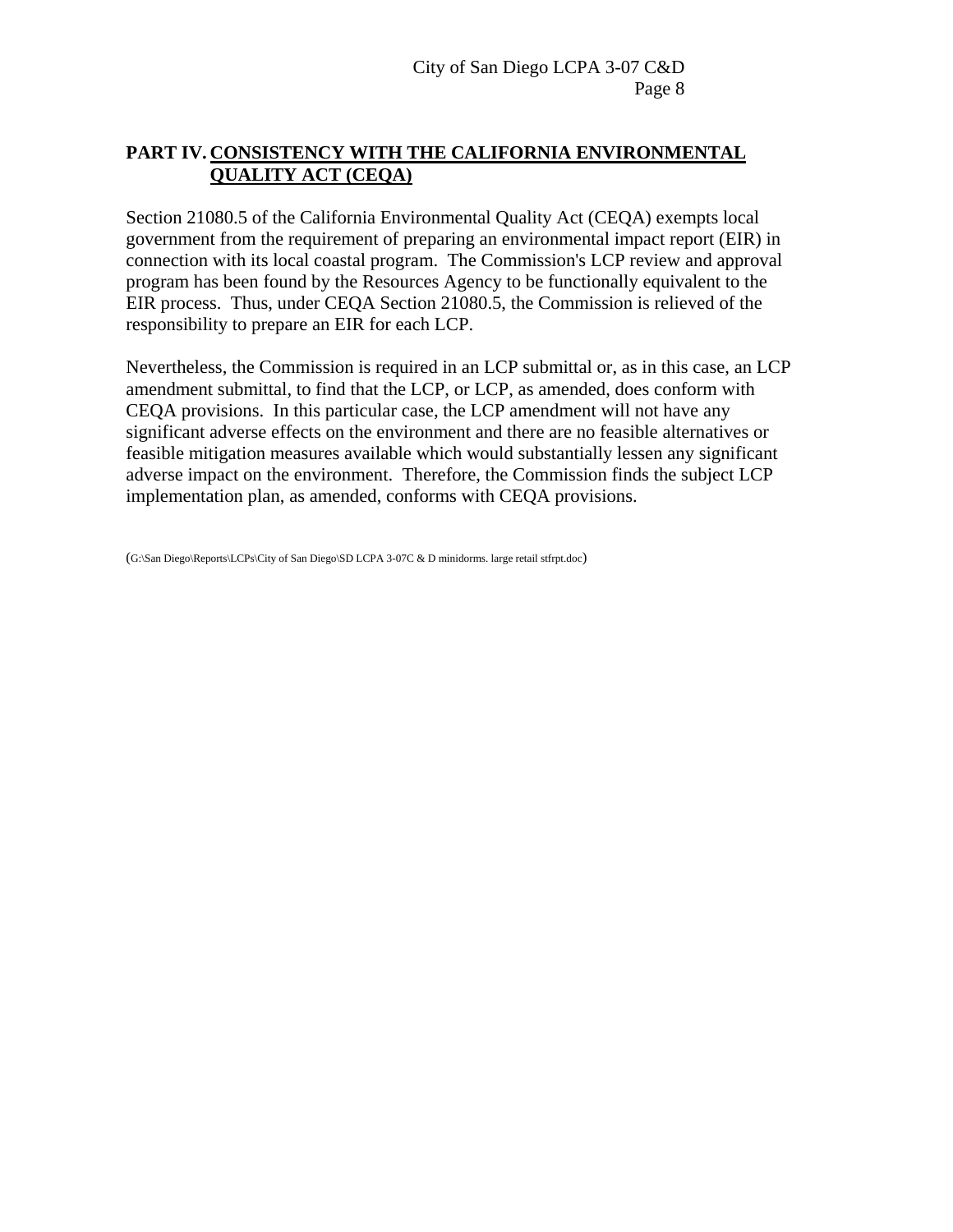EXHIBIT NO. 1

APPLICATION NO. SDLCPA 3-07 C M. D. Ordinance

11 pages California Coastal Commission

#### 19650 (NEW SERIES) ORDINANCE NUMBER O-

# DATE OF FINAL PASSAGE AUG 0 1 2007

AN ORDINANCE OF THE COUNCIL OF THE CITY OF SAN DIEGO AMENDING SAN DIEGO MUNICIPAL CODE, BY AMENDING CHAPTER 13, ARTICLE 1, DIVISION 4, BY AMENDING TABLE 131.04D AND SECTION 131.0447; BY AMENDING CHAPTER 13, ARTICLE 2, DIVISION 8, BY AMENDING SECTION 132.0802 AND TABLE 132-08A; AND, BY AMENDING CHAPTER 14, ARTICLE 2, DIVISION 5, BY AMENDING SECTION 142.0520, BY ADDING SECTION 142.0521, AND BY AMENDING SECTION 142.0560; ALL RELATED TO THE REGULATION OF THE PHYSICAL DEVELOPMENT OF SINGLE DWELLING UNITS IN RESIDENTIAL-SINGLE UNIT ZONES.

WHEREAS, the purpose of residential-single (RS) unit zones is to provide for areas of residential development that promote neighborhood quality, character, and livability, and minimizes adverse impacts to adjacent properties; and

WHEREAS, increasing incompatible development of single dwelling units in residential-

single (RS) unit zones, is adversely impacting neighborhood quality, character, and livability

incompatible and inconsistent with the purpose of residential-single (RS) unit zones; and

WHEREAS, on September 19, 2006, Council District 7 hosted a public workshop on the said increasing incompatible development of single dwelling units in residential-single (RS) unit zones, attended by over 300 residents and community leaders, which resulted in an October 11, 2006 memorandum to the Mayor and City Attorney, requesting analysis of possible changes that could be made to the Land Development Code; and

WHEREAS, on November 20, 2006, in response to said October 11, 2006 memorandum,

the City Attorney issued a report (RC 2006-30) to the Land Use and Housing Committee

analyzing issues associated with, and options for ameliorating, the said increasing inc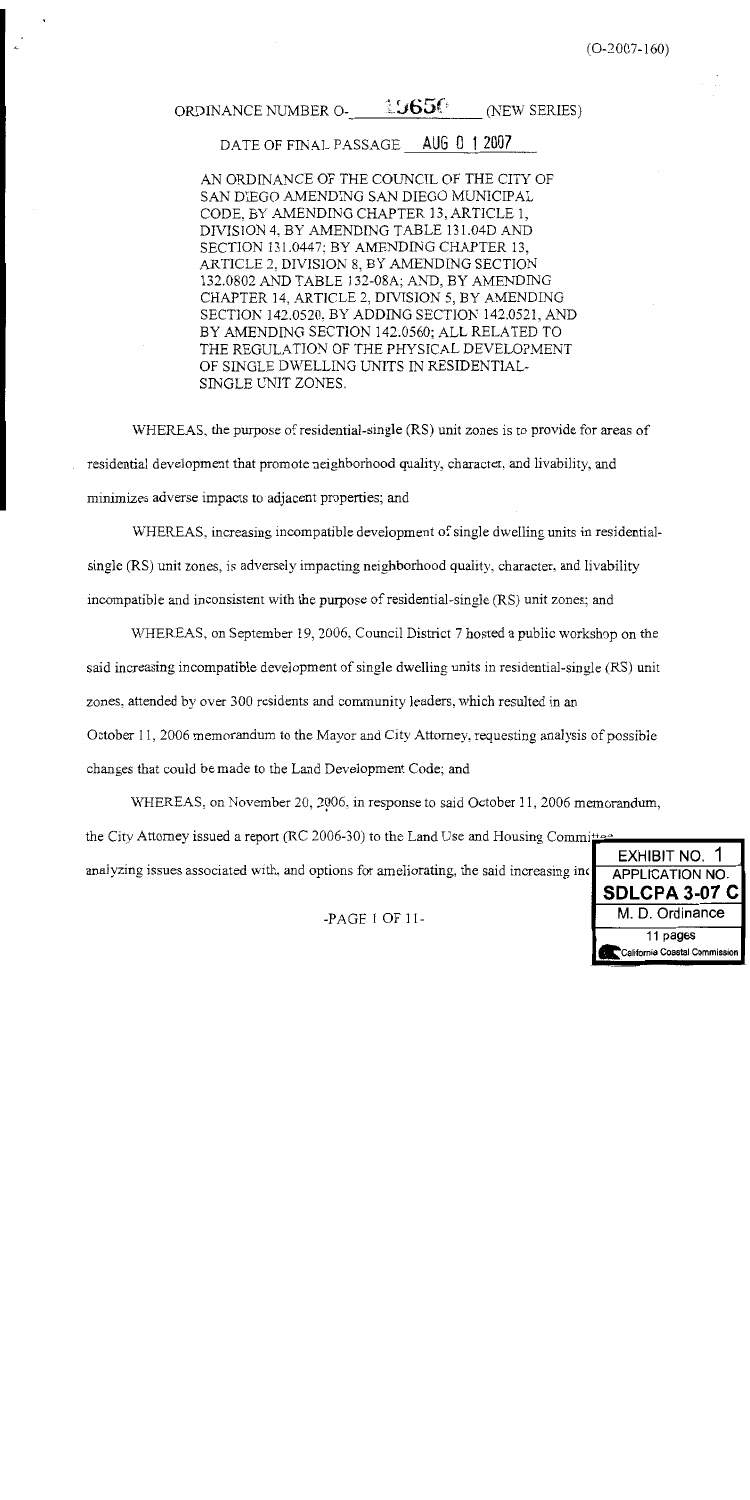O - 19650

development of single dwelling units in residential-single (RS) unit zones, including amendments to the Land Development Code; and

WHEREAS, on November 29, 2006 and March 7, 2007, the Land Use and Housing Committee of the City Council conducted hearings, on the said increasing incompatible development of single dwelling units in residential-single (RS) unit zones, whereby the Committee unanimously approved action items to amend the Land Development Code to limit lots less than 10,000 square feet in single dwellings in residential-single (RS) unit zones to a maximum of 6 bedrooms, with surface parking for a maximum of four vehicles; require one parking space per bedroom and limit garage conversions for units with 5 bedrooms or more in campus impact areas; reduce the driveway width to 12 feet in campus impact areas; and create minimum single dwelling unit parking design regulations citywide, in an effort to maintain the character of single dwelling unit neighborhoods; and

WHEREAS, on December 11, 2006, Council District 1 wrote a memorandum to the Mayor, on the said increasing incompatible development of single dwelling units in residentialsingle (RS) unit zones, requesting that actions taken by the City be applied citywide; and

WHEREAS, on May 10, 2007, the City Attorney, along with Council Districts 2 and 7, hosted a public forum, on the said increasing incompatible development of single dwelling units in residential-single (RS) unit zones, led by a panel of numerous City officials, and leaders from the three largest local universities, and attended by over 200 residents and community leaders, public testimony was uniformly in support of an approach that would include regulating incompatible development of single dwelling units as a way to protect the quality of life in residential-single (RS) unit zones; and

 $-PAGE 2 OF 11$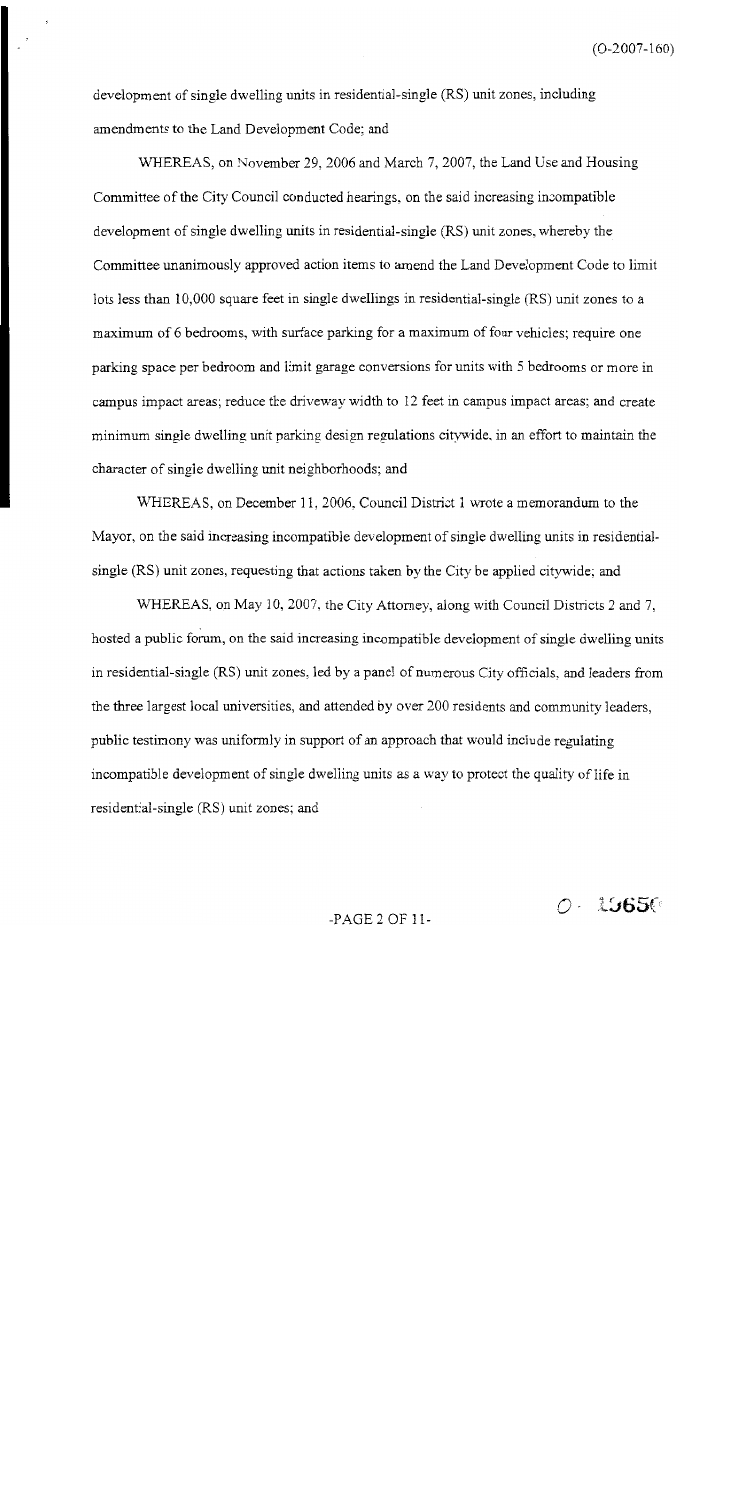WHEREAS, the City wishes to amend the Land Development Code, to ameliorate

increasing incompatible development of single dwelling units in residential-single (RS) unit

zones, to preserve neighborhood quality, character, and livability, compatible with the purpose of

residential-single (RS) unit zones; NOW, THEREFORE,

BE IT ORDAINED, by the Council of the City of San Diego, as follows:

Section 1. That Chapter 13, Article 1, Division 4 of the San Diego Municipal Code

[SDMC] is amended by amending Section 131.0431, Table 131.04D to read as follows:

#### §131.0431 Development Regulations of Residential Zones

| <b>Development Regulations</b><br>[See Section 131.0430 for                   |                  | Zone Designator<br>Zones                                                            |                |              |            |            |              |               |
|-------------------------------------------------------------------------------|------------------|-------------------------------------------------------------------------------------|----------------|--------------|------------|------------|--------------|---------------|
| Development Regulations of Residential<br>Zones?                              |                  |                                                                                     |                |              |            |            |              |               |
|                                                                               | $1st & 2nd \geq$ |                                                                                     |                |              | RS-        |            |              |               |
|                                                                               | $3rd \gg$        | $1 -$                                                                               | $\cdot$        | $\mathbf{I}$ | j.         | ļ-         | $\mathbf{1}$ | ŀ.            |
|                                                                               | $4th$ $>$        |                                                                                     | $\overline{2}$ | 3            | 4          | 5          | 6            | 7             |
| Max permitted density (DU per lot)                                            |                  |                                                                                     |                |              |            |            |              |               |
| Min lot area (sf)                                                             |                  | 40,000                                                                              | 20,000         | 15.000       | 10,000     | 8,000      | 6.000        | 5,000         |
| Min lot dimensions                                                            |                  |                                                                                     |                |              |            |            |              |               |
| Lot width $(f)$                                                               |                  | 100                                                                                 | 80             | 75           | 65         | 60         | 60           | 50            |
| Street frontage (ft) [See Section 131.0442(a)]                                |                  | 100                                                                                 | 80             | 75           | 65         | 60         | 60           | 50            |
| Lot width $\left(\text{corner}\right)(\text{ft})$                             |                  | 110                                                                                 | 85             | 80           | 70         | 65         | 65           | 55            |
| Lot depth (ft)                                                                |                  | 100                                                                                 | 100            | 100          | 100        | 100        | 95           | 95            |
| Setback requirements                                                          |                  |                                                                                     |                |              |            |            |              |               |
| Min Front setback (ft) [See Section $131.0443(a)(1)$ ]                        |                  | $_{25}(1)$                                                                          | $_{25}(1)$     | $_{20}(1)$   | $_{20}(1)$ | $_{20}(1)$ | $_{15}(1)$   | $_{15}(1)$    |
| Min Side setback (ft)                                                         |                  | $_{10}(2)$                                                                          | $_{10}(2)$     | $_{6}(2)$    | $_{6}(2)$  | $_{6}(2)$  | $_{5}(2)$    | $_{4}(2)$     |
| Min Street side setback (ft)                                                  |                  | $_{10}(2)$                                                                          | $_{10}(2)$     | $_{10}(2)$   | $_{10}(2)$ | $_{10}(2)$ | $_{10}(2)$   | $_{10}(2)$    |
| Min Rear setback (ft)                                                         |                  | $_{25}(3)$                                                                          | 25(3)          | $_{20}(3)$   | $_{20}(3)$ | $_{20}(3)$ | $_{15}(3)$   | $_{13}(3)$    |
| Setback requirements for resubdivided corner lots [See Section<br>131.0443(i) |                  | appiies                                                                             | applies        | applies      | applies    | applies    | applies      | applies       |
| Max structure height (ft)                                                     |                  | $_{24/30}(4)$ $_{24/30}(4)$ $_{24/30}(4)$ $_{24/30}(4)$ $_{24/30}(4)$ $_{24/30}(4)$ |                |              |            |            |              | $_{24/30}(4)$ |

Table 131-04D **Development Regulations of RS Zones** 

| Development Regulations<br>[See Section 131.0430 for<br>Development Regulations of Residential<br>Zones | Zone Designator                              | Zones   |         |         |         |         |         |         |  |
|---------------------------------------------------------------------------------------------------------|----------------------------------------------|---------|---------|---------|---------|---------|---------|---------|--|
|                                                                                                         | $\left  \text{st } \& \text{2nd } \right  >$ |         |         |         | RS-     |         |         |         |  |
|                                                                                                         | $3rd \geq 1$                                 | ٠       | ۰-      |         | - ا     | ۰.      | ı –     |         |  |
|                                                                                                         | $4th$ $>$                                    |         |         |         |         |         |         |         |  |
| Lot coverage for sloping lots [See Section 131.0445(a)]                                                 |                                              | applies | applies | applies | applies | applies | applies | Applies |  |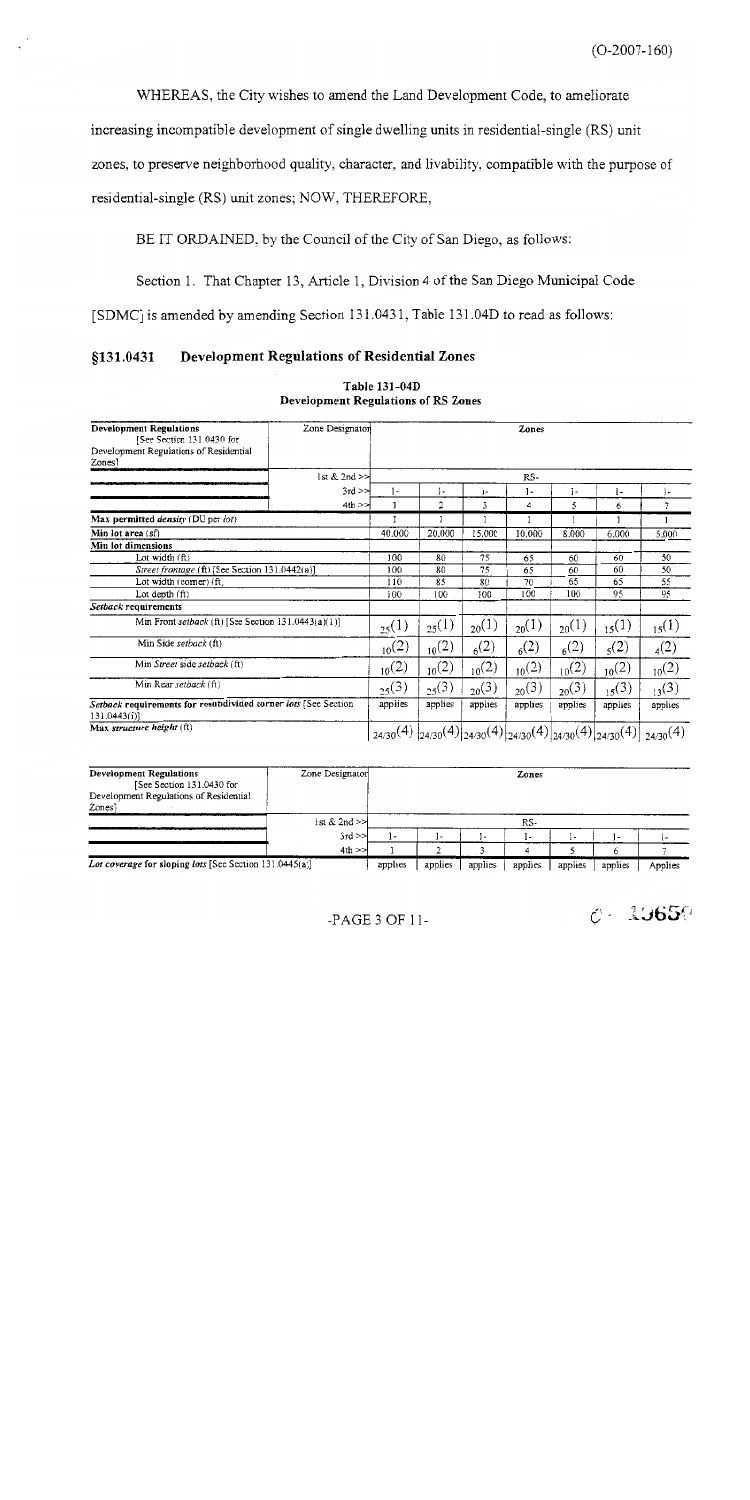| Max floor area ratio                                                    | 0.45                     |         | $ _{\text{varies}}(5) _{\text{varies}}(5) _{\text{varies}}(5) $                                                                           |         | varies<br>$\left( 5\right)$ | $ _{\text{varies}}(5) $ . | $_{\text{varies}}(5)$ |
|-------------------------------------------------------------------------|--------------------------|---------|-------------------------------------------------------------------------------------------------------------------------------------------|---------|-----------------------------|---------------------------|-----------------------|
| Max paving/ <i>hardscape</i> [See Section 131.0447]                     | applies                  | applies | applies                                                                                                                                   | applies | applies                     | applies                   | applies               |
| Accessory uses and structures [See Section 131.0448 (a).(b)]            | applies                  | applies | applies                                                                                                                                   | applies | applies                     | applies                   | applies               |
| Garage regulations [See Section 131.0449(a)]                            | applies                  | applies | applies                                                                                                                                   | applies | applies                     | applies                   | applies               |
| Building spacing [See Section 131.0450]                                 | applies                  | applies | applies                                                                                                                                   | applies | applies                     | applies                   | applies               |
| Max third story dimensions [See Section 131.0460]                       | -                        | applies | applies                                                                                                                                   | applies | applies                     | applies                   | applies               |
| Architectural projections and encroachments [See Section<br>131.0461(a) | applies                  | applies | applies                                                                                                                                   | applies | applies                     | applies                   | applies               |
| Supplemental requirements [See Section 131.0464(a)]                     | applies                  | applies | applies                                                                                                                                   | applies | applies                     | applies                   | applies               |
| Diagonal plan dimension [See Section 131.0465]                          |                          | --      |                                                                                                                                           |         |                             | --                        | applies               |
| Bedroom regulation                                                      | $applies$ <sup>(7)</sup> |         | applies <sup>(7)</sup> applies <sup>(7)</sup> applies <sup>(7)</sup> applies <sup>(7)</sup> applies <sup>(7)</sup> applies <sup>(7)</sup> |         |                             |                           |                       |

| <b>Development Regulations</b>                                                 | Zone Designator<br>Zones |                 |                 |                 |                                                                                                                                  |                          |                      |              |  |  |  |  |
|--------------------------------------------------------------------------------|--------------------------|-----------------|-----------------|-----------------|----------------------------------------------------------------------------------------------------------------------------------|--------------------------|----------------------|--------------|--|--|--|--|
| [See Section 131.0430                                                          |                          |                 |                 |                 |                                                                                                                                  |                          |                      |              |  |  |  |  |
| for Development Regulations of                                                 |                          |                 |                 |                 |                                                                                                                                  |                          |                      |              |  |  |  |  |
| Residential Zones]                                                             | 1st & 2nd $\gg$          |                 |                 |                 | RS-                                                                                                                              |                          |                      |              |  |  |  |  |
|                                                                                |                          |                 |                 |                 |                                                                                                                                  |                          |                      |              |  |  |  |  |
|                                                                                | $3rd \geq$               | $1 -$           | $\mathsf{L}$    | $\frac{1}{k}$ – | $\mathbf{1}$                                                                                                                     | $\cdot$                  | $\mathbf{1}$         | $\mathbf{I}$ |  |  |  |  |
|                                                                                | $4th$ $>$                | 8               | 9               | 10              | 11                                                                                                                               | 12                       | 13                   | ]4           |  |  |  |  |
| Max permitted <i>density</i> (DU per lot)                                      |                          | 1               | $\mathbf{I}$    | 1               | 1                                                                                                                                | ı                        |                      | 1            |  |  |  |  |
| Min lot area (sf)                                                              |                          | 40,000          | 20.000          | 15,000          | 10,000                                                                                                                           | 8,000                    | 6,000                | 5.000        |  |  |  |  |
| Min lot dimensions                                                             |                          |                 |                 |                 |                                                                                                                                  |                          |                      |              |  |  |  |  |
| Lot width (ft)                                                                 |                          | 100             | 80              | 75              | 65                                                                                                                               | 60                       | 60                   | 50           |  |  |  |  |
| street frontage (ft) [See Section                                              |                          | 100             | 80              | $\overline{75}$ | 65                                                                                                                               | 60                       | 60                   | 50           |  |  |  |  |
| 131.0442(a)                                                                    |                          |                 |                 |                 |                                                                                                                                  |                          |                      |              |  |  |  |  |
| Lot width (corner) (ft)                                                        |                          | 110             | 85              | 80              | 70                                                                                                                               | 65                       | 65                   | 55           |  |  |  |  |
| Lot depth (ft)                                                                 |                          | TÚÙ             | TÛÙ             | İÜÜ             | TÚÓ                                                                                                                              | <b>JUO</b>               | 95                   | 95           |  |  |  |  |
| Setback requirements                                                           |                          |                 |                 |                 |                                                                                                                                  |                          |                      |              |  |  |  |  |
| Min Front setback (ft) [See Section                                            |                          | 25              | 25              | 25              | 20                                                                                                                               | 15                       | 15                   | 15           |  |  |  |  |
| 131.0443(a)(1)                                                                 |                          |                 |                 |                 |                                                                                                                                  |                          |                      |              |  |  |  |  |
| Min Side setback (ft)                                                          |                          | 10              | 8               | 7               | 6                                                                                                                                | $\overline{\mathcal{L}}$ | $\overline{5}$       | 4            |  |  |  |  |
| Min Street side setback (ft)                                                   |                          | $\overline{20}$ | $\overline{15}$ | 15              | 10                                                                                                                               | $\overline{10}$          | $\overline{10}$      | 10           |  |  |  |  |
| Min Rear setback $(f_t)$                                                       |                          | $_{10}(6)$      | $_{10}(6)$      | $_{10}(6)$      | $_{10}(6)$                                                                                                                       | $_{10}(6)$               | $_{10}(6)$           | $_{10}(6)$   |  |  |  |  |
| Setback requirements for resubdivided corner lots<br>[See Section 131.0443(i)] |                          | applies         | applies         | applies         | applies                                                                                                                          | applies                  | applies              | applies      |  |  |  |  |
| Max structure height (ft)                                                      |                          | 35              | 35              | 35              | 35                                                                                                                               | 35                       | 35                   | 35           |  |  |  |  |
| Lot coverage for sloping lots [See Section                                     |                          |                 |                 |                 | ٠                                                                                                                                |                          |                      |              |  |  |  |  |
| 131.0445(a)                                                                    |                          |                 |                 |                 |                                                                                                                                  |                          |                      |              |  |  |  |  |
| Max floor area ratio [See Section 131.0446(b)]                                 |                          | 0.45            | 0.60            | 0.60            | 0.60                                                                                                                             | 0.60                     | 0.60                 | 0.60         |  |  |  |  |
| Max paving/ hardscape [See Section 131.0447]                                   |                          | applies         | applies         | applies         | applies                                                                                                                          | applies                  | applies              | applies      |  |  |  |  |
| Accessory uses and structures [See Section 131.0448                            |                          | applies         | applies         | applies         | applies                                                                                                                          | applies                  | applies              | applies      |  |  |  |  |
| (a)(b)                                                                         |                          |                 |                 |                 |                                                                                                                                  |                          |                      |              |  |  |  |  |
| Garage regulations [See Section 131.0449(a)]                                   |                          | applies         | applies         | applies         | applies                                                                                                                          | applies                  | applies              | applies      |  |  |  |  |
| Building spacing [See Section 131.0450]                                        |                          | applies         | applies         | applies         | applies                                                                                                                          | applies                  | applies              | applies      |  |  |  |  |
| Max third story dimensions                                                     |                          |                 |                 |                 |                                                                                                                                  |                          |                      |              |  |  |  |  |
| Architectural projections and encroachments [See                               |                          | applies         | applies         | applies         | applies                                                                                                                          | applies                  | applies              | applies      |  |  |  |  |
| Section 131.0461(a)]                                                           |                          |                 |                 |                 |                                                                                                                                  |                          |                      |              |  |  |  |  |
| Supplemental requirements [See Section<br>131.0464(a)                          |                          | applies         | applies         | applies         | applies                                                                                                                          | applies                  | applies              | applies      |  |  |  |  |
| Diagonal plan dimension                                                        |                          |                 |                 |                 |                                                                                                                                  |                          | $\ddot{\phantom{1}}$ |              |  |  |  |  |
| Bedroom regulation                                                             |                          | applies $(7)$   |                 |                 | $applies$ (7) applies <sup>(7)</sup> applies <sup>(7)</sup> applies <sup>(7)</sup> applies <sup>(7)</sup> applies <sup>(7)</sup> |                          |                      |              |  |  |  |  |

Footnotes for Table 131-04D

- See Section 131.0443(a)(2).  $\mathbf{1}$
- See Section 131.0443(a)(3).  $\overline{2}$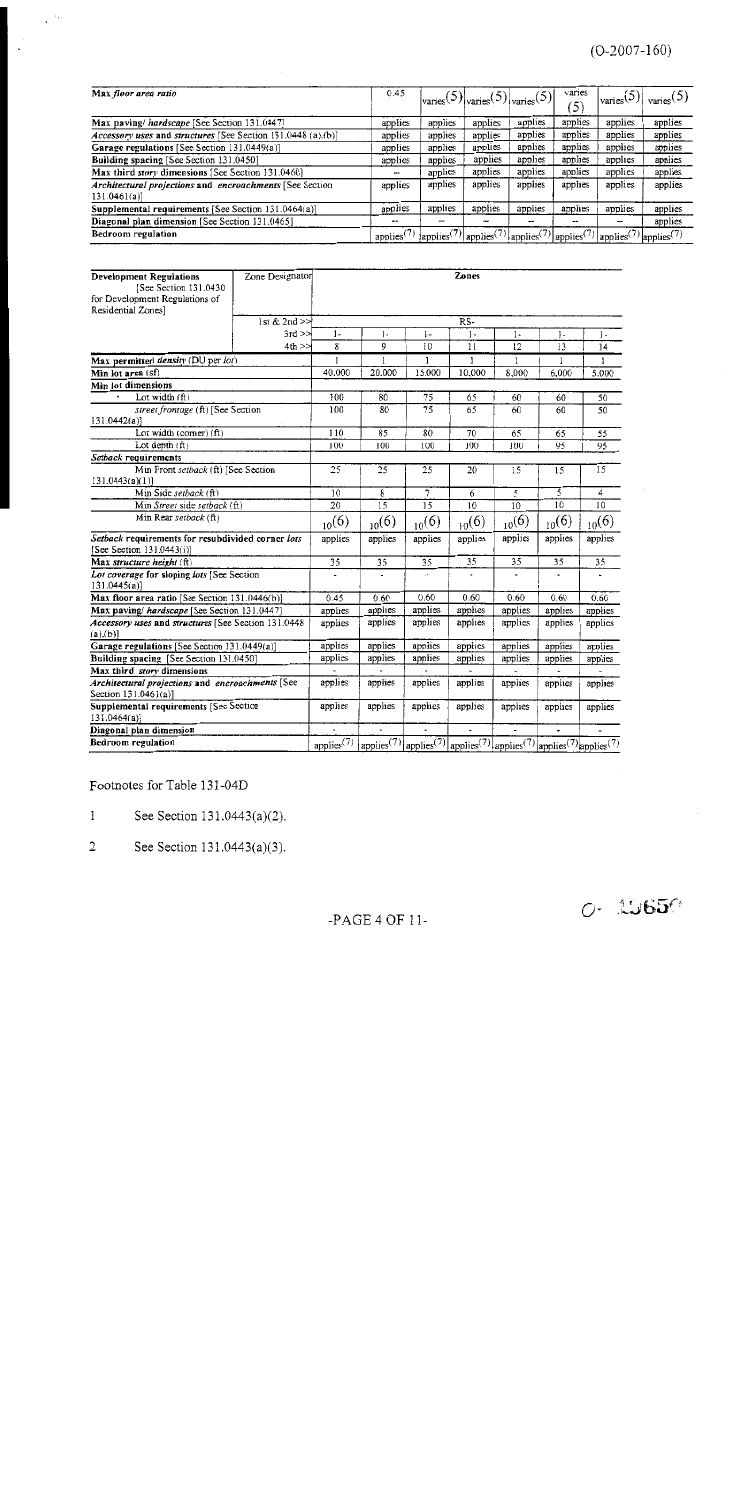$0 - 1.5650$ 

- $\mathfrak{Z}$ See Section 131.0443(a)(4).
- 4 See Section 131.0444(b).
- 5 See Section 131.0446(a).
- 6 See Section 131.0443(a)(5).
- 7 On lots less than 10,000 square feet, a single dwelling unit shall be limited to 6 bedrooms maximum.

Section 2. That Chapter 13, Article 1, Division 4 of the SDMC is amended by amending

Section 131,0447 to read as follows:

#### \$131.0447 Maximum Paving and Hardscape in Residential Zones

Paving and hardscape on single dwelling unit lots located in the RS zones shall be minimized as follows:

The required front *yard* shall be limited to a maximum of 60 percent  $(a)$ paving and *hardscape*.

- $(b)$ Within the required *street yard* paving and *hardscape* shall be limited to:
	- $(1)$ A driveway with direct vehicular access to required off-street parking spaces located outside of the required setback in accordance with section 142.0521.
	- $(2)$ A walkway to facilitate pedestrian access to the *dwelling unit*, and
	- $(3)$ Any decorative paving or *hardscape* that is not designed for vehicular access.

 $(c)$ In order to maintain the character of the RS zone, paving and *hardscape* for vehicular use on *lots* less than 10,000 square feet, shall be further limited to offstreet, surface parking for a maximum of 4 vehicles. Additional paving and *hardscape* shall be permitted for non-vehicular use or where necessary to provide vehicular access to garage parking.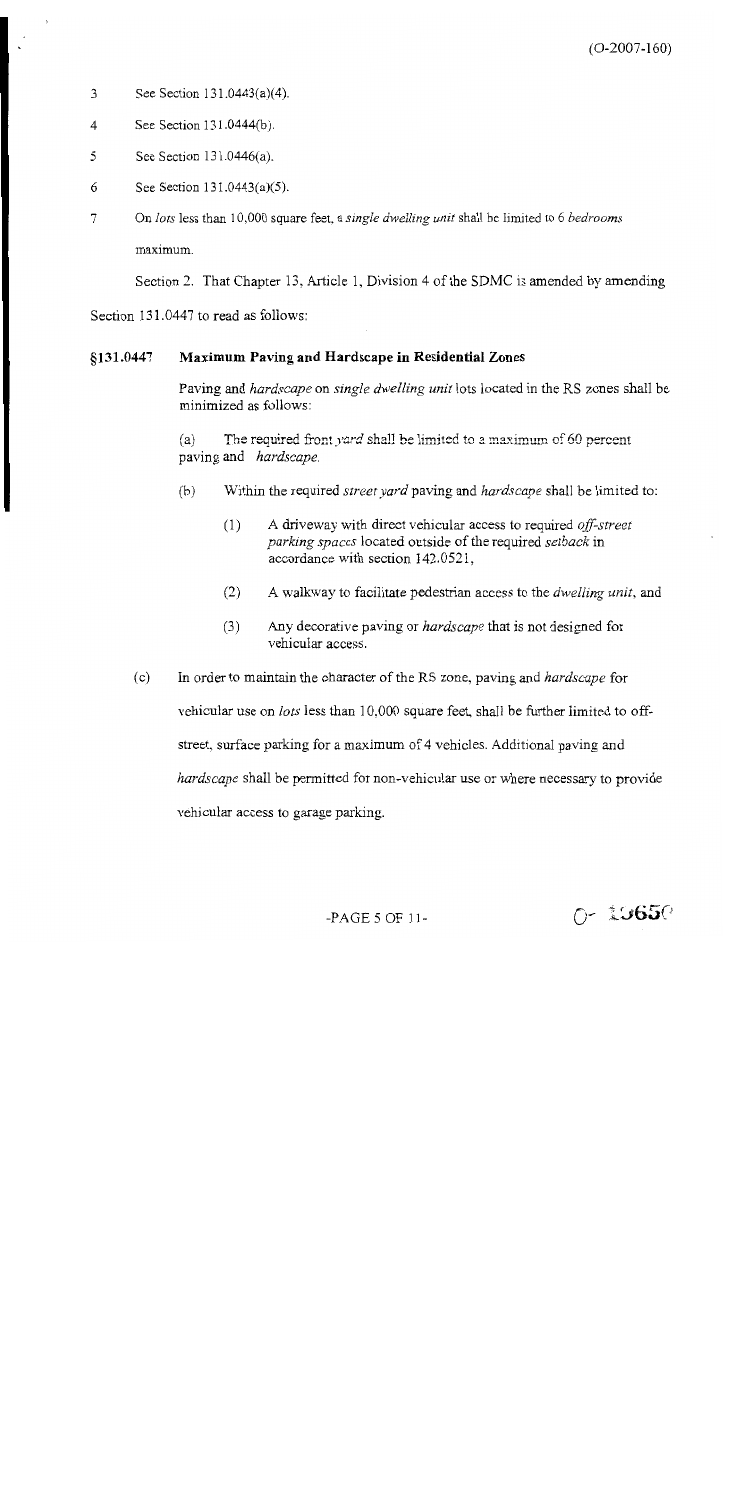$0 - 19650$ 

Section 3. That Chapter 13, Article 2, Division 8 of the San Diego Municipal Code is

amended by amending Section 132.0802, Table 132-08A to read as follows:

#### Where the Parking Impact Overlay Zone Applies \$132.0802

(a) through  $(b)$  [No change.]

| Table 132-08A                             |
|-------------------------------------------|
| Parking Impact Overlay Zone Applicability |

| Type of Development Proposal                                                                                                                | Supplemental Development                                                    | Required Permit Type    |
|---------------------------------------------------------------------------------------------------------------------------------------------|-----------------------------------------------------------------------------|-------------------------|
|                                                                                                                                             | Regulations                                                                 | <b>Decision Process</b> |
| Any single dwelling unit development located within the See the parking regulations in Sections [No permit required by this division<br>(1) |                                                                             |                         |
| campus impact area                                                                                                                          | 131.0447, 142.0520, 142.0521, and                                           |                         |
|                                                                                                                                             | 142.0560                                                                    |                         |
| (2)<br>Any development located within the beach impact area                                                                                 | See the parking regulations in Sections No permit required by this division |                         |
| and any multiple dwelling unit development located within the                                                                               | 131.0447, 142.0520, 142.0521,                                               |                         |
| campus impact area                                                                                                                          | 142.0525, 142.0530, 142.0535,                                               |                         |
|                                                                                                                                             | 142.0540 and 142.0560                                                       |                         |
| Any eating and drinking establishment that is located in<br>(3)                                                                             | See the parking regulations in Section No permit required by this division  |                         |
| the beach impact area and in the CC-5-2. CC-5-4. or CC-3-5 zones                                                                            | 142.0530(b)                                                                 |                         |

Section 4. That Chapter 14, Article 2. Division 5, of the SDMC is amended by amending

Section 142.0520, Table 142-05 B to read as follows:

#### Single Dwelling Unit Residential Uses — Required Parking Ratios  $§142.0520$

The required number of off-street parking spaces for single dwelling units and related uses are shown in Table 142-05B.

### Table 142-05B Minimum Required Parking Spaces for **Single Dwelling Units and Related Uses**

| Type of Unit and Related Uses                                                                                                               | Number of Required Parking Spaces                          |
|---------------------------------------------------------------------------------------------------------------------------------------------|------------------------------------------------------------|
| All single dwelling units, except those with five or more<br><i>bedrooms</i> in campus impact areas (See Chapter 13, Article 2, Division 8) | 2 spaces per dwelling unit $(1)$                           |
| Single dwelling units with five or more bedrooms in campus                                                                                  | It space per <i>bedroom</i> (previously conforming parking |
| impact areas (See Chapter 13, Article 2, Division 8)                                                                                        | regulations in Section 142.0510(d) do not apply $(2)$      |
| Housing for senior citizens (maximum 1 bedroom)                                                                                             | l space per dwelling unit                                  |

Footnote for Table 142-05B

1

Single dwelling units that do not provide a driveway at least 20 feet long, measured from

the back of the sidewalk to that portion of the driveway most distant from the sidewalk, as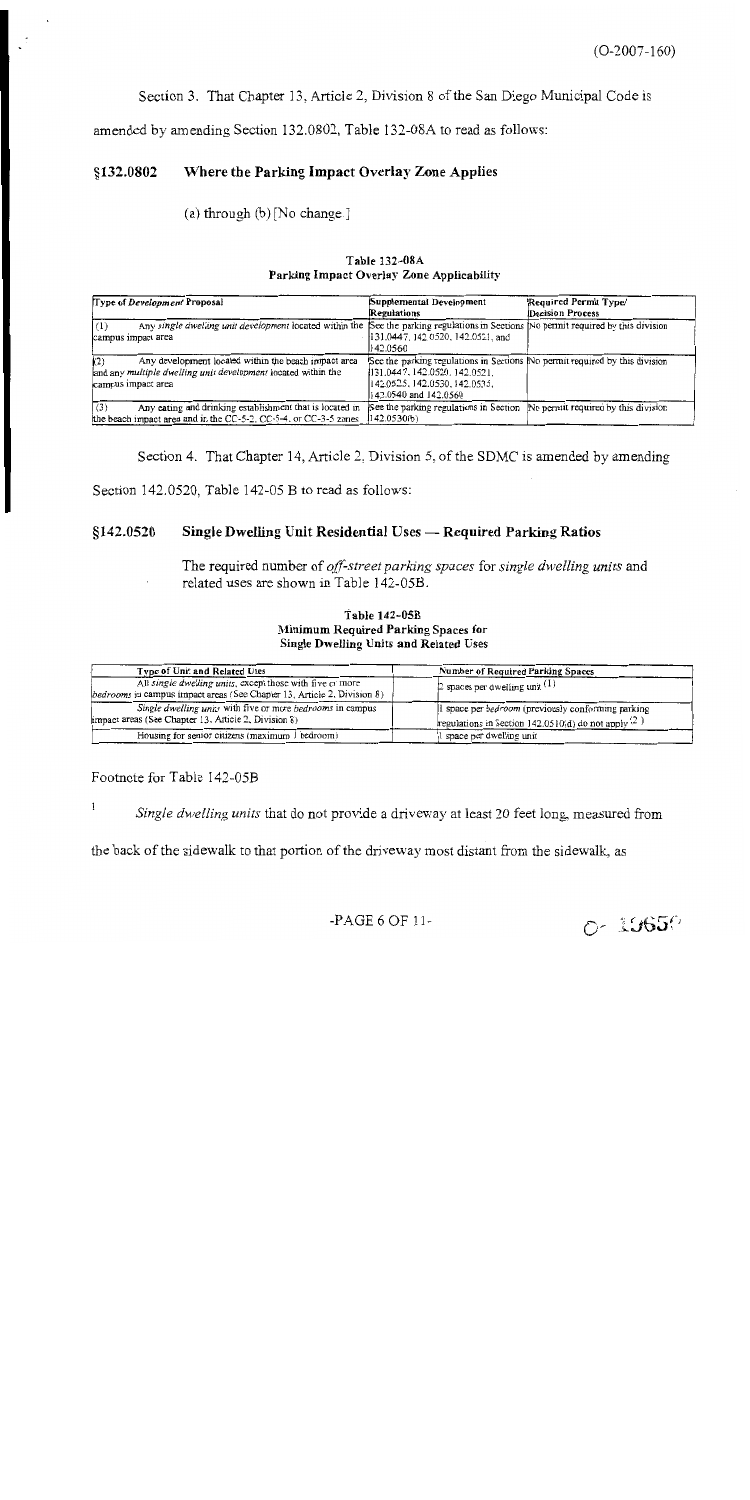illustrated in Diagram 142-05A, shall provide two additional parking spaces. These parking spaces may be on-street, abutting the subject property, but shall conform to section  $142.0525(c)(4)$ .

 $\sqrt{2}$ In campus impact areas, new *single dwelling unit development* with 5 or more *bedrooms* shall provide a minimum of 2 parking spaces in a garage. Where an existing garage is proposed for conversion to habitable area, garage parking shall be replaced with an equivalent number of garage parking spaces on the *premises*.

Section 5. That Chapter 14, Article 2 Division 5 of the SDMC is amended by amending, Section 142.0521 to read as follows:

#### Parking Site Design for Single Dwelling Unit Residential Uses \$142.0521

Parking facilities for single dwelling unit residential uses shall be designed in accordance with the following:

- Single dwelling unit developments shall meet the minimum parking  $(a)$ requirement established by section 142.0520.
- $(b)$ Paving and *hardscape* for vehicular use shall be minimized in accordance with section  $131.0447$ .
- Development and design of parking areas shall comply with section  $(c)$ 142.0560.
- $(d)$ Driveway width (exclusive of driveway apron) shall comply with section 142.0560. The driveway curb cut shall be located a minimum of 3 feet from the side *property line* to accommodate a standard driveway apron.
- Beyond the driveway curb cut opening, the drive aisle width shall be a  $(e)$ minimum of 10 feet and a maximum of 25 feet.
- $(f)$ The minimum distance between a parking space and a sidewalk or curb opening shall comply with Diagram 142-05A.

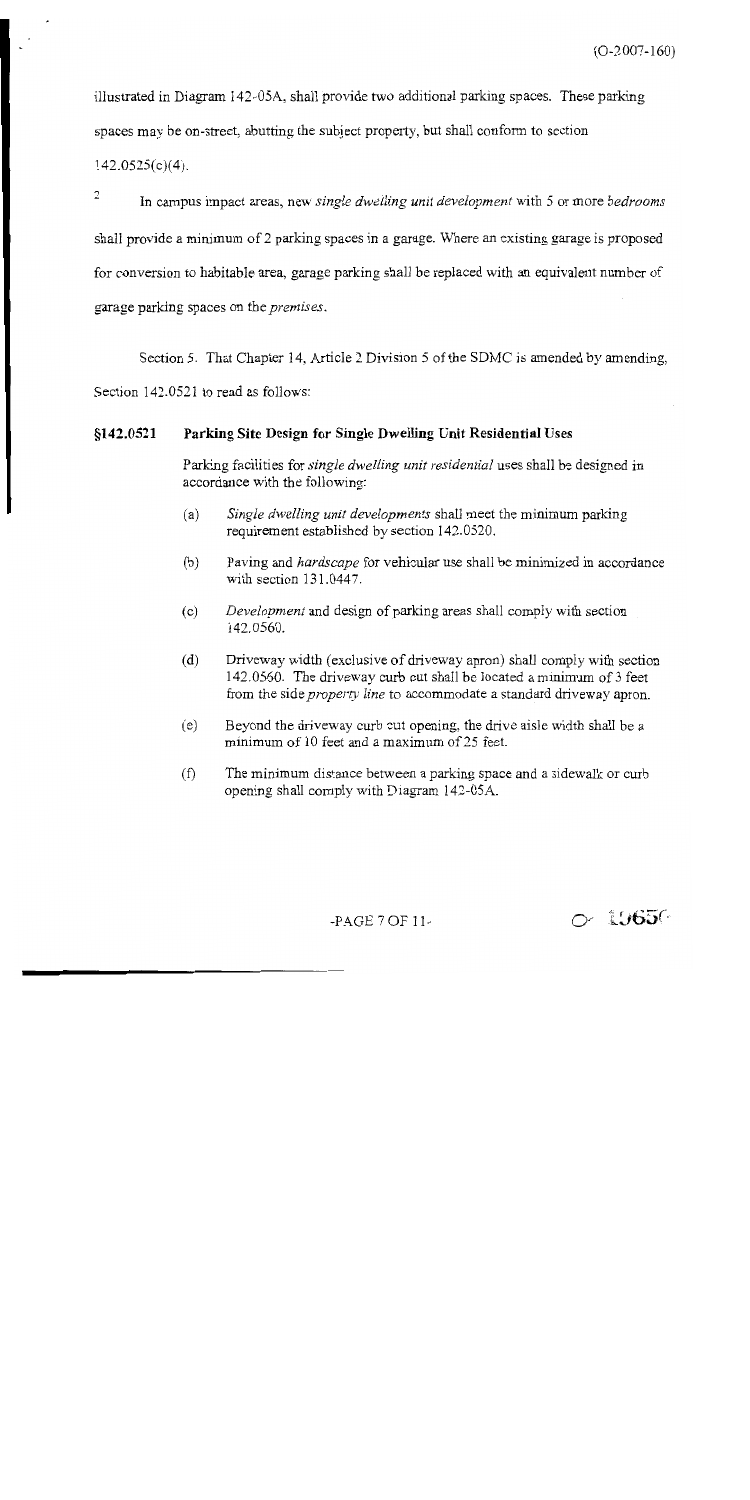

 $\mathcal{C}^{\mathcal{A}}$ 

-PAGE 8 OF 11-

 $\overline{\phantom{a}}$ 

 $\overline{\phantom{a}}$ 

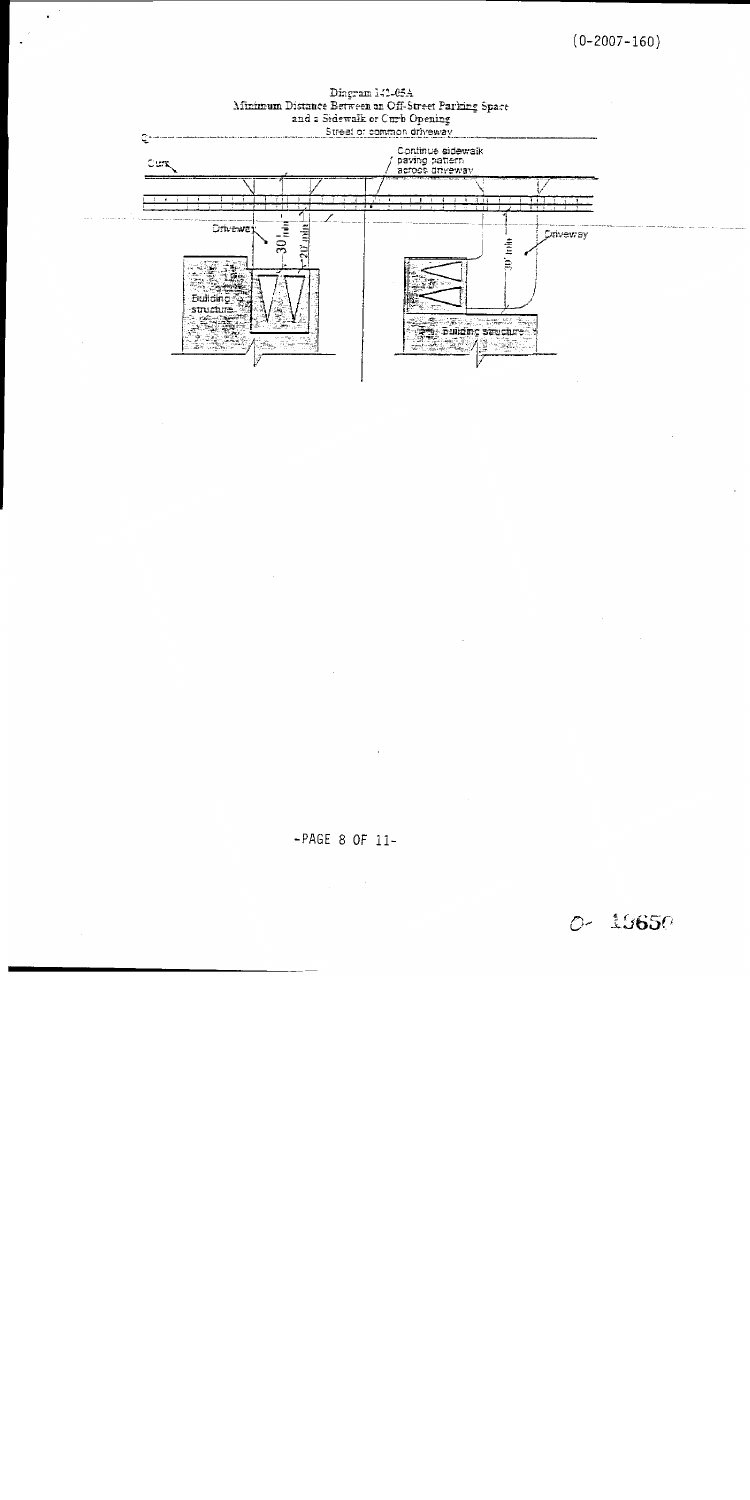Section 6. That Chapter 14, Article 2, Division 5 of the SDMC is amended by amending Section 142.0560 to read as follows:

#### Development and Design Regulations for Parking Facilities  $§142.0560$

- $(a)$  $through (i)$ [No change in text.]
- Driveway and Access Regulations  $(i)$ 
	- $(1)$ Driveway width shall be determined based on the size of the lot, type of use proposed, and location inside or outside of the Parking Impact Overlay Zone. Refer to Tables 142-05L and 142-05M for the applicable minimum and maximum driveway widths.

| Use                              |         | Minimum Width | Maximum Width<br>(Outside of Parking Impact Overlay Zone) | Maximum Width<br>Parking Impact<br>Area |         |  |  |
|----------------------------------|---------|---------------|-----------------------------------------------------------|-----------------------------------------|---------|--|--|
|                                  | One-Way | Two-Way       | One-Way                                                   | Two-Wav                                 | Two Way |  |  |
| Detached Single<br>Dwelling Unit | 12 feet |               |                                                           | 25 feet                                 |         |  |  |
| Dwelling Unit in the RX<br>Zone  |         | 12 feet       |                                                           | 20 feet                                 | 12 feet |  |  |
| Multiple Dwelling Unit           | 14 feet | 20 feet       | 20 feet                                                   | 25 feet                                 | 20 feet |  |  |
| Nonresidential                   | 14 feet | 24 feet       |                                                           | 30 feet                                 | 25 feet |  |  |

Table 142-05L Driveway Width (Lots greater than 50 feet in width)

Table 142-05M Driveway Width (Lots 50 feet or less in width)

| Use                              | Minimum Width |         | Maximum Width<br>(Outside of Parking Impact Overlay Zone) |         | Maximum Width<br>Parking Impact<br>Area |  |
|----------------------------------|---------------|---------|-----------------------------------------------------------|---------|-----------------------------------------|--|
|                                  | One-Way       | Two-Way | One-Way                                                   | Two-Way | Two Wav                                 |  |
| Detached Single<br>Dwelling Unit |               | 12 feet |                                                           | 20 feet |                                         |  |
| Dwelling Unit in the RX<br>Zone  |               | 12 feet |                                                           | 20 feet |                                         |  |
| Multiple Dwelling Unit           |               |         |                                                           |         |                                         |  |
| 2 units<br>12 feet               |               |         | 20 feet                                                   | 12 feet |                                         |  |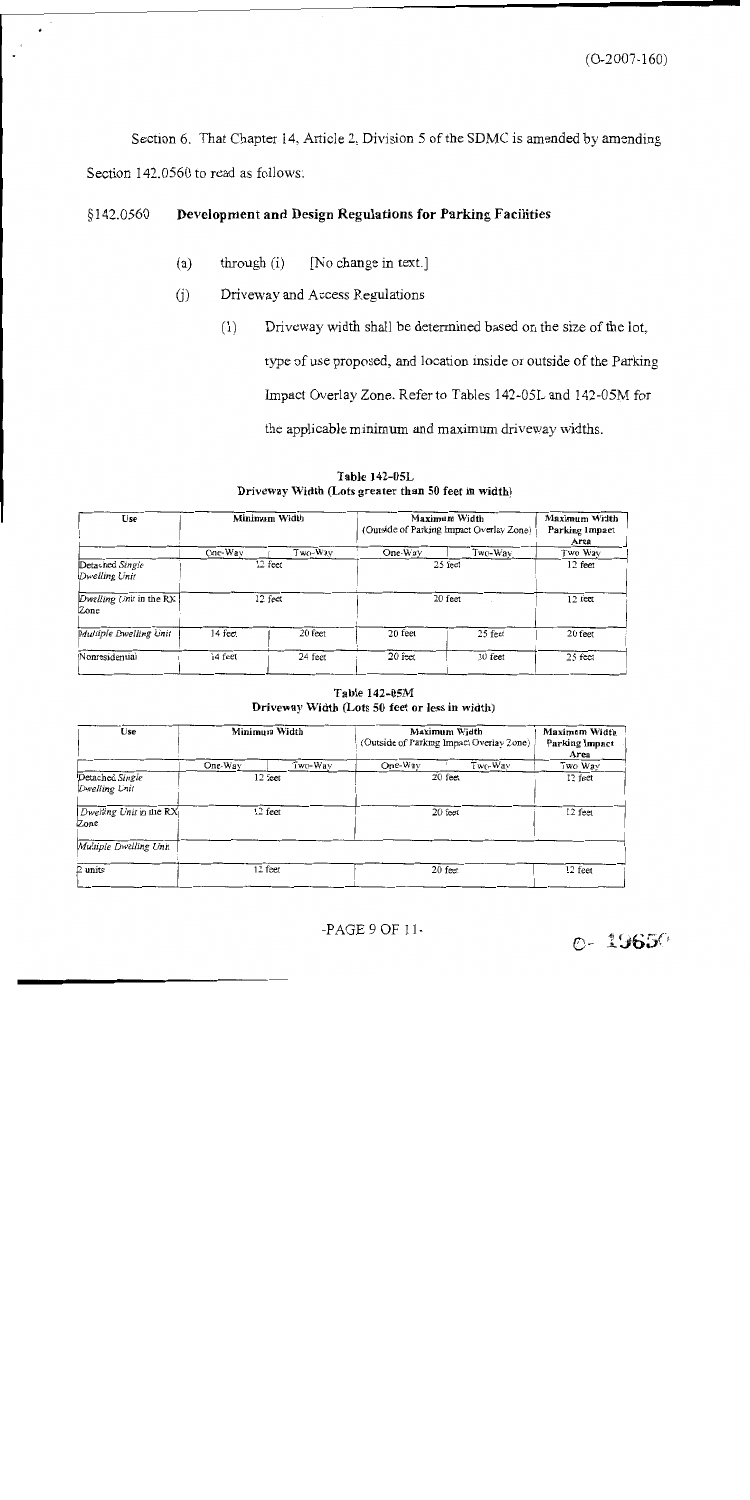$0.19656$ 

| $3-5$ units      |         | 14 feet | 20 feet |         | 14 feet |
|------------------|---------|---------|---------|---------|---------|
| to or more units | 14 feet | 20 feet | 20 feet | 25 feet | 20 feet |
| Nonresidential   | 14 feet | 24 feet | 20 feet | 30 feet | 25 feet |

Section 7. That a full reading of this ordinance is dispensed with prior to its final passage, a written or printed copy having been available to the City Council and the public a day prior to its final passage.

Section 8. This ordinance takes effect outside the Coastal Overlay Zone 30 days after final passage; inside the Coastal Overlay Zone it takes effect upon unconditional certification by the California Coastal Commission.

Section 9. Pursuant to the California Environmental Quality Act (Public Resources Code § 21000 et. seq.) an adequate and final Addendum to Environmental Impact Report No. 96-0333, Project No. 129501 entitled "Amendments to Address 'Mini Dorms' and Preserve the Character of the RS Zones," has been reviewed and completed for this ordinance that reflects the independent judgment of the City of San Diego as Lead Agency. (Cross reference Resolution certifying the Addendum to Environmental Impact Report No. 96-0333.)

APPROVED: MICHAEL J. AGUIRRE, City Attorney

By

Marianne Greene Deputy City Attorney

MG:ca 06/28/2007 Or.Dept:DSD  $O - 2007 - 160$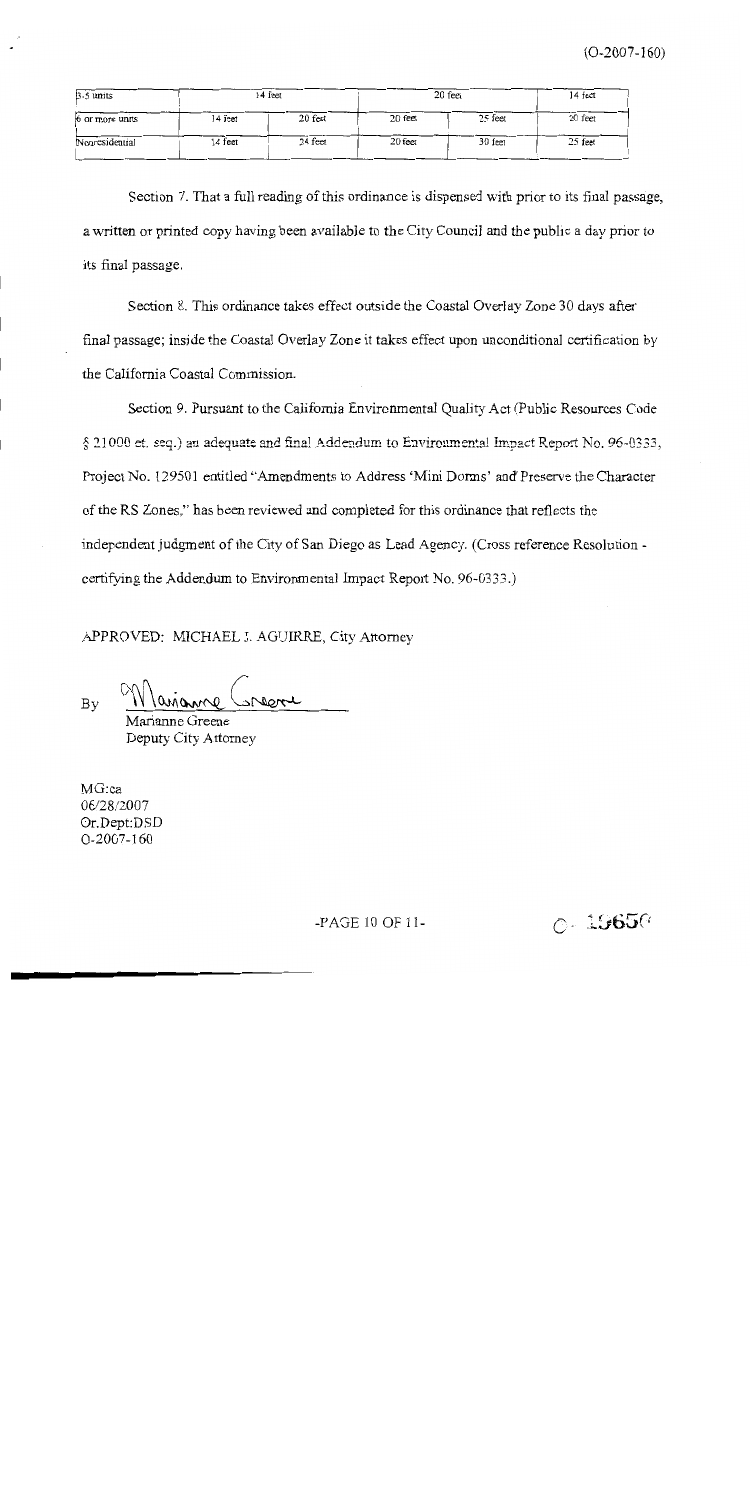I hereby certify that the foregoing Ordinance was passed by the Council of the City of San Diego, at this meeting of  $10L$  2 4 2007

ELIZABETH S. MALAND City Clerk

By Deputy City Clerk

SANDERS, Mayor JERRY

Approved: ا ס · (date)

JERRY SANDERS, Mayor

Vetoed:

 $\overline{(date)}$ 

-PAGE 11 OF 11-

C- 15650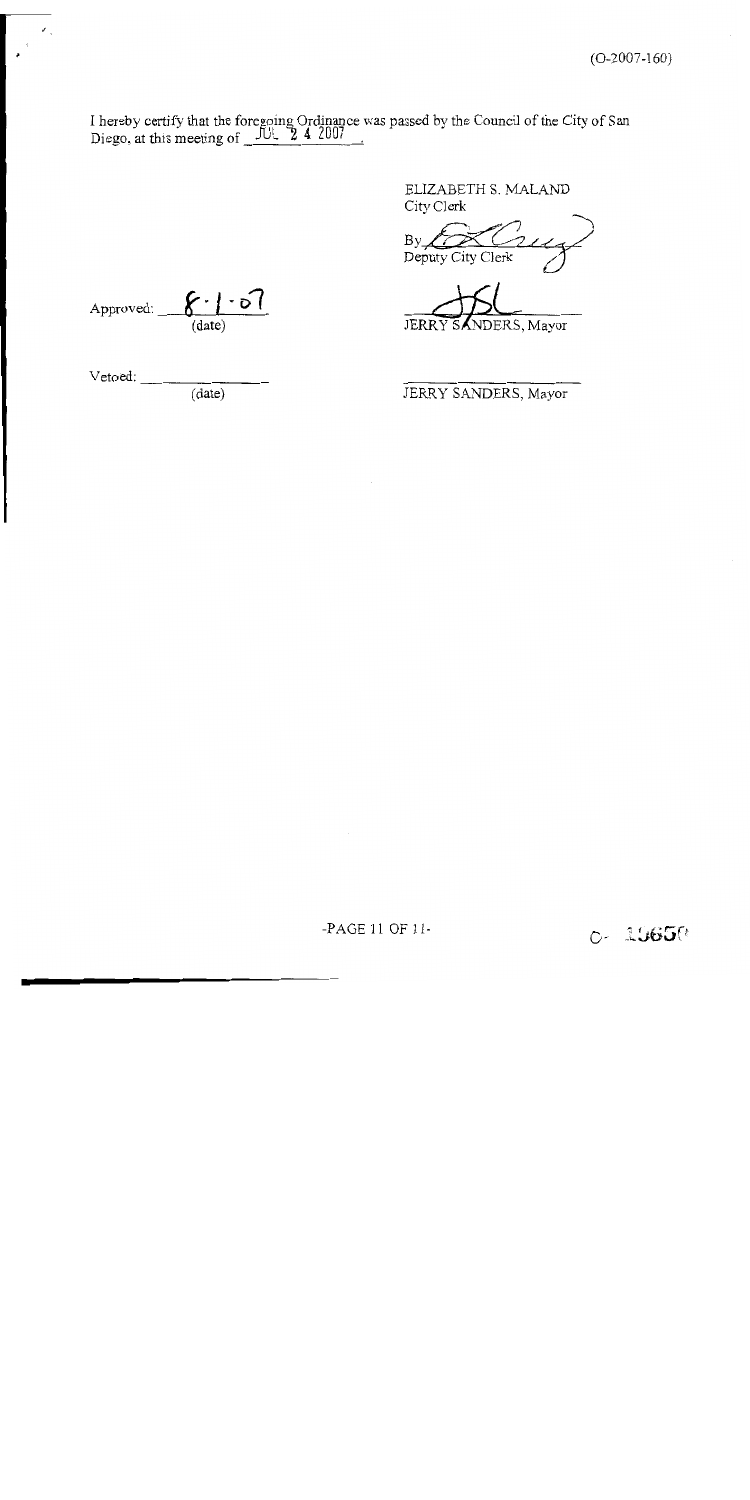Attachment 2

### STRIKEOUT ORDINANCE

Received

### OLD LANGUAGE: STRIKEOUT NEW LANGUAGE: UNDERLINE

DEC 2 7 2007

Gallierin Jacobus (1972007-29)

ORDINANCE NUMBER O- (NEW SERIES)

ADOPTED ON

AN ORDINANCE OF THE COUNCIL OF THE CITY OF SAN DIEGO AMENDING CHAPTER 11, ARTICLE 3, DIVISION 1, BY AMENDING SECTION 113.0103; AMENDING CHAPTER 12, ARTICLE 6, DIVISION 4 BY ADDING SECTION 126.0402(1); AMENDING CHAPTER 12. ARTICLE 6, DIVISION 5 BY ADDING SECTION 126.0502(d)(8); AMENDING CHAPTER 12, ARTICLE 7, DIVISION 1 BY AMENDING SECTION 127.0103(a), TABLE 127-01A; AMENDING CHAPTER 12, ARTICLE 7, DIVISION 1 BY ADDING SECTION 127.0106(e): AMENDING CHAPTER 13, ARTICLE 1, DIVISION 5, BY AMENDING SECTION 131.0522, TABLE 131-05B; AMENDING CHAPTER 13, ARTICLE 1, DIVISION 6, BY AMENDING SECTION 131.0622, TABLE 131-06B; AMENDING CHAPTER 14, ARTICLE 2, DIVISION 4, BY AMENDING SECTION 142.0404; AMENDING CHAPTER 14, ARTICLE 2, DIVISION 4, BY ADDING SECTION 142.0405(c)(4); AMENDING CHAPTER 14, ARTICLE 2, DIVISION 4, BY AMENDING SECTION 142.0405(d); AMENDING CHAPTER 14, ARTICLE 2, DIVISION 4, BY AMENDING SECTION 142.0406(c)(3); AMENDING CHAPTER 14, ARTICLE 2, DIVISION 4, BY AMENDING SECTION 142.0412; AMENDING CHAPTER 14, ARTICLE 3, DIVISION 3, BY AMENDING SECTION 143.0302, TABLE 143-03A; AMENDING CHAPTER 14, ARTICLE 3, DIVISION 3, BY ADDING SECTION 143.0355; AND AMENDING CHAPTER 14, ARTICLE 3, DIVISION 4 BY ADDING SECTION 143.0410(a)(3)(H); ALL PERTAINING TO LARGE RETAIL ESTABLISHMENTS.

WHEREAS, on July 23, 2003, the Land Use and Housing Committee of the City Council

directed the Planning Department staff to develop an ordinance regulating large retail

establishments:

WHEREAS, the purpose of these regulations is to provide standards for evaluation of

large retail establishments relating to design, bulk, and scale;

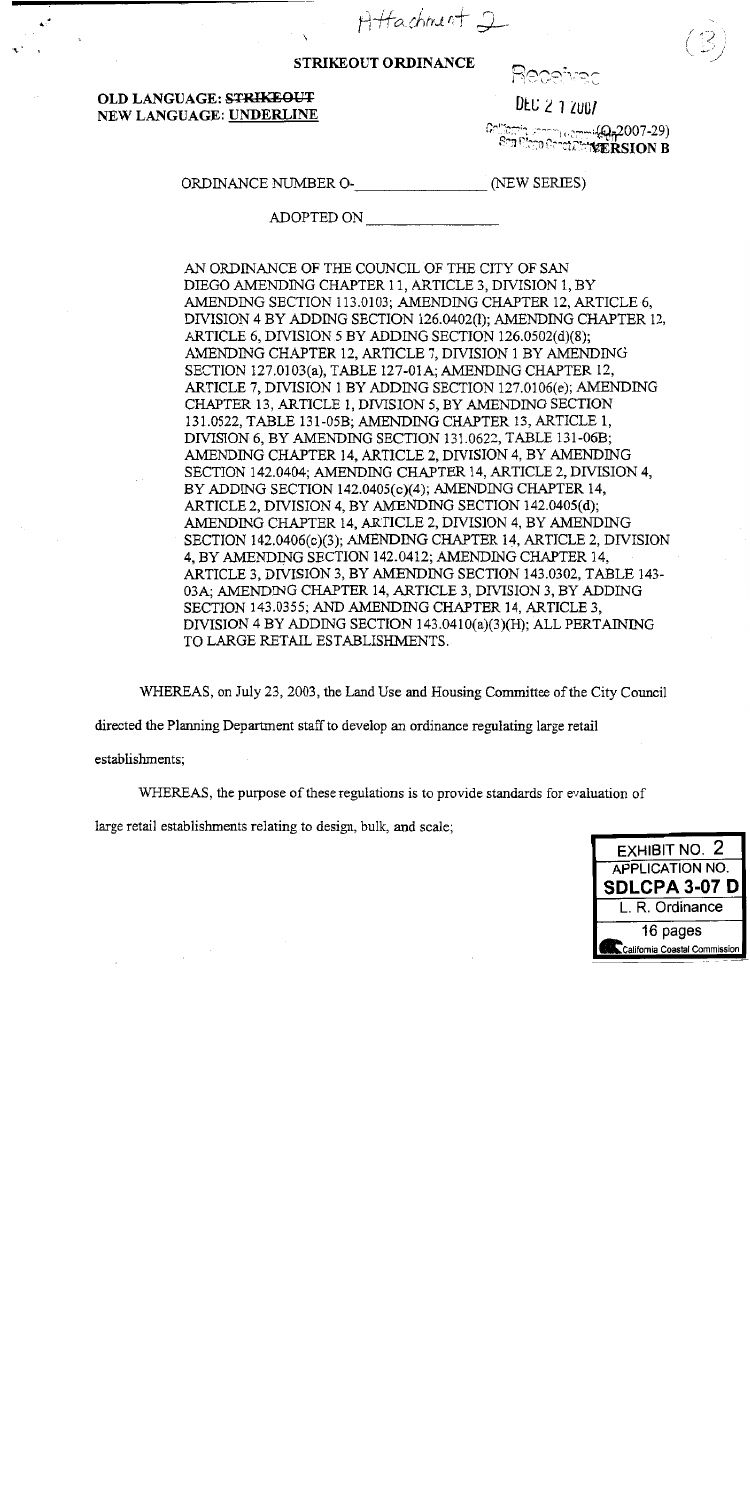WHEREAS, the intent of these regulations is to minimize development footprint, preserve community character, create a pedestrian scale environment, and promote a diversity of uses in accordance with the General Plan Strategic Framework Element and City of Villages strategy;

WHEREAS, the preparation of the proposed ordinance was as open to comprehensive public participation as possible;

WHEREAS, many of the provisions of the proposed ordinance have been reviewed and recommendations have been made by various interest groups and organizations as well as by the Planning Commission and the Land Use and Housing Committee of the City Council; NOW, THEREFORE.

BE IT ORDAINED, by the Council of the City of San Diego, as follows:

Section 1. That Chapter 11, Article 3, Division 1 of the San Diego Municipal Code is amended by amending section 113.0103 to read as follows:

#### §113.0103 **Definitions**

Abutting property through Land use plans [No change.] Large retail establishment means one single-tenant retail establishment 50,000 square feet or greater gross floor area or one multiple tenant retail establishment 50,000 square feet or greater gross floor area where the multiple tenants share common check stands, a controlling interest, storage areas, warehouses, or distribution facilities.

Lateral access through Yard

[No change.]

Section 2. That Chapter 12, Article 6, Division 4 of the San Diego Municipal Code is amended by adding section 126.0402(l), to read as follows:

#### When a Neighborhood Development Permit Is Required §126.0402

 $(a)$  through  $(k)$ [No change.]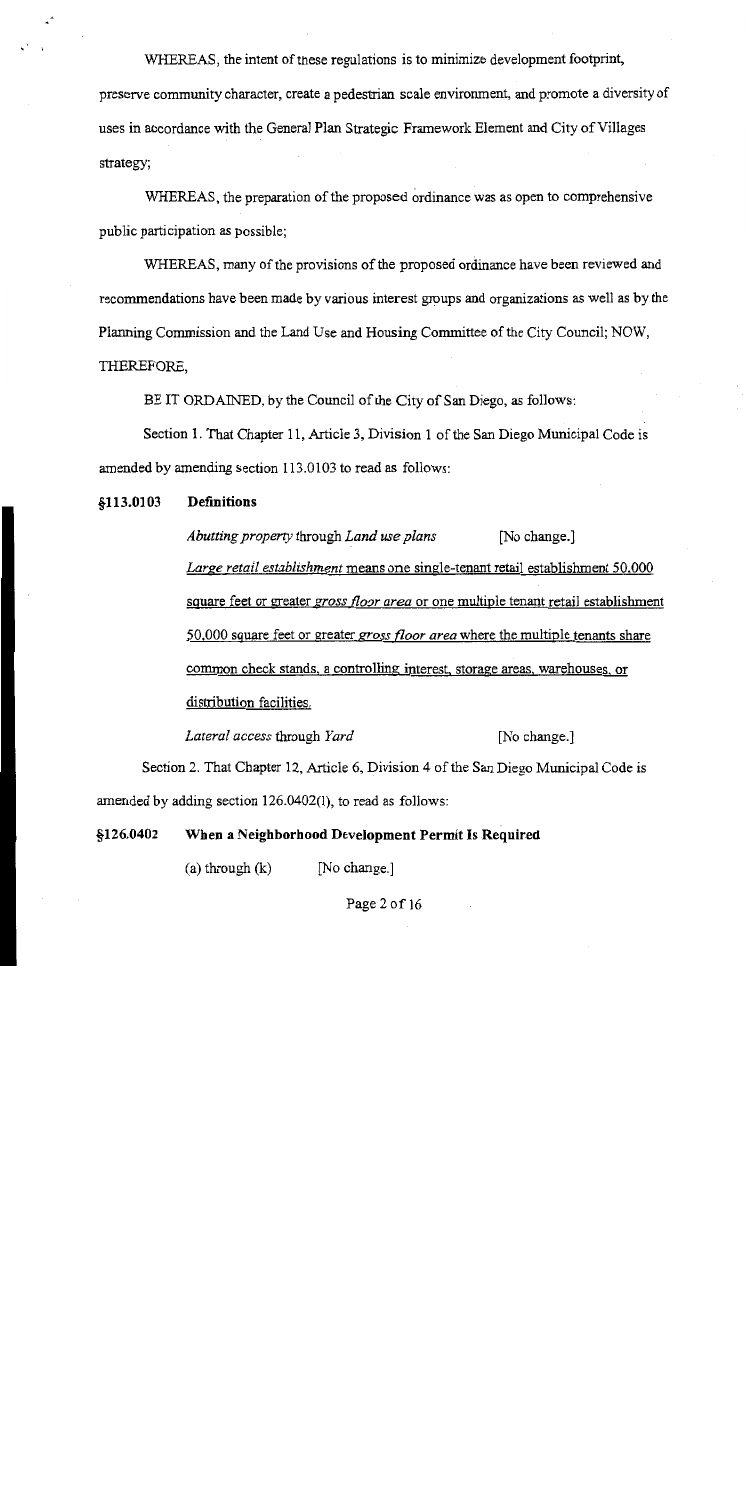A Neighborhood Development Permit is required for *development* of a  $\Omega$ large retail establishment of 50,000 or more square feet gross floor area in all commercial and industrial zones, and in all planned districts, except the Centre City Planned District.

Section 3. That Chapter 12, Article 6, Division 5 of the San Diego Municipal Code is amended by adding section  $126.0502(d)(8)$ , to read as follows:

#### When a Site Development Permit Is Required \$126.0502

 $(a)$  through  $(c)$ [No change.]

- $(d)$ A Site Development Permit decided in accordance with Process Four is required for the following types of development.
	- $(1)$  through  $(7)$ [No change.]
	- $(8)$ Development of a large retail establishment of 100,000 or more square feet gross floor area in all commercial and industrial zones. and in all planned districts.
- $(e)$ [No change.]

Section 4. That Chapter 12, Article 7, Division 1 of the San Diego Municipal Code is amended by amending section 127.0103(a), Table 127-01A; and by adding section 127.0106(e) to read as follows:

#### §127.0103 Review Process for Previously Conforming Premises and Uses

[No change in first paragraph.]

 $(a)$ Previously Conforming Structural Envelope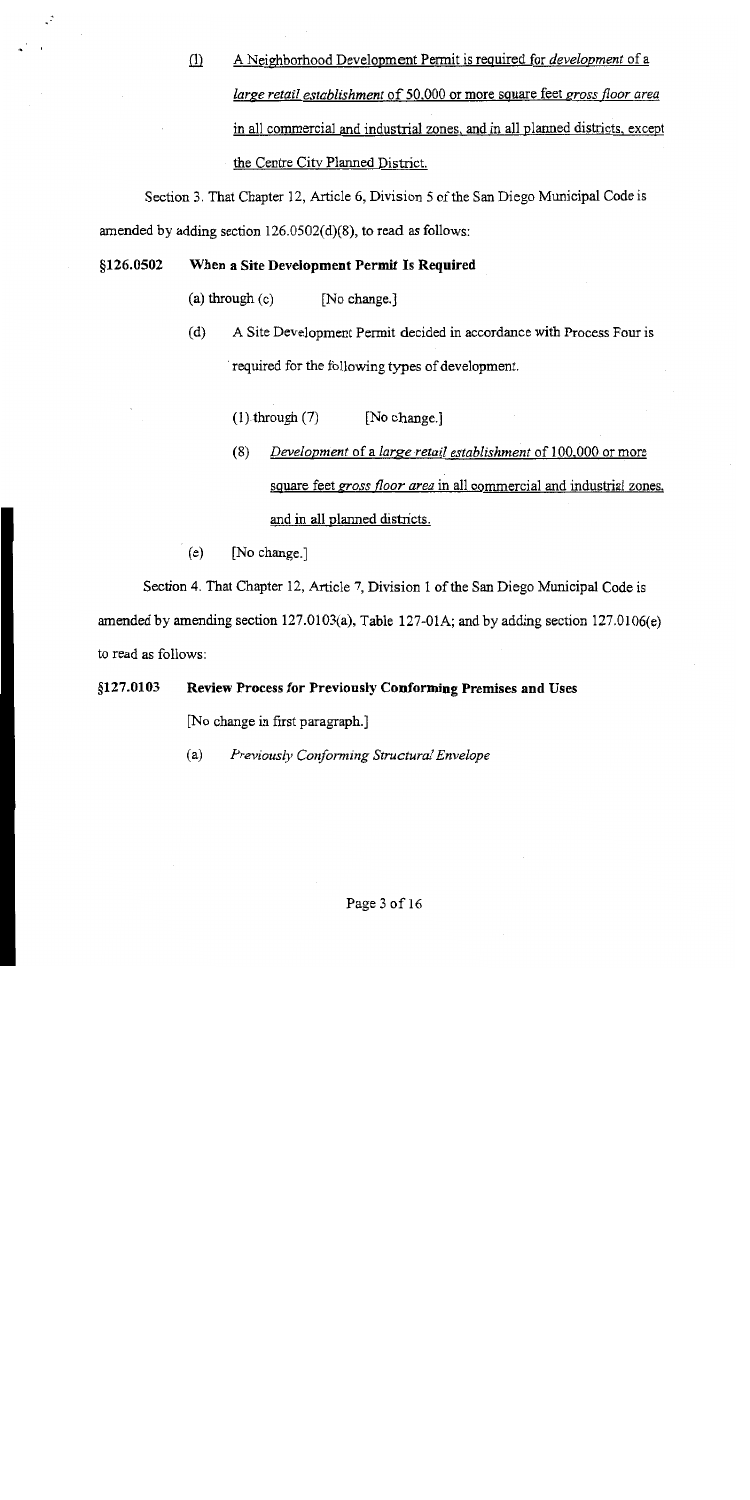| Type of Development Proposal                                                                                                                                                                                                                      | <b>Applicable Sections</b>            | Required<br>Development<br><b>Permit/Decision</b><br><b>Process</b> |
|---------------------------------------------------------------------------------------------------------------------------------------------------------------------------------------------------------------------------------------------------|---------------------------------------|---------------------------------------------------------------------|
| Maintenance, repair or alteration (less<br>than or equal to 50% of market value<br>of entire structure or improvement)<br>through Reconstruction (following<br>fire, natural disaster, act of the public<br>enemy) for nonresidential structures. | [No change.]                          | [No change.]                                                        |
| Expansion/enlargement, where new<br>construction conforms with all current<br>development regulations.                                                                                                                                            | $127.0106(a)$ , (b) and<br><u>(e)</u> | CP/Process 1                                                        |
| Expansion/enlargement where new<br>construction requests a reduction of up<br>to 20% from required setbacks.                                                                                                                                      | [No change.]                          | [No change.]                                                        |

### Table 127-01A Review Process for Previously Conforming Structural Envelope

- $(b)$ [No change.]
- $(c)$ [No change.]

#### §127.0106 **Expansion or Enlargement of Previously Conforming Structures**

 $(a)$  through  $(d)$ [No change.]

(e) Proposed expansion or enlargement of a previously conforming large retail establishment is subject to a Process One Construction Permit and the applicable supplemental regulations in Section 143.0355(e) except as described below. Proposed expansion or enlargement of a large retail establishment that would result in a structure 100,000 square feet or greater gross floor area and an increase in average daily trips is subject to a Site Development Permit in accordance with Section 126,0502.

Section 5. That Chapter 13, Article 1, Division 5 of the San Diego Municipal Code is amended by amending section 131.0522, Table 131-05B to read as follows: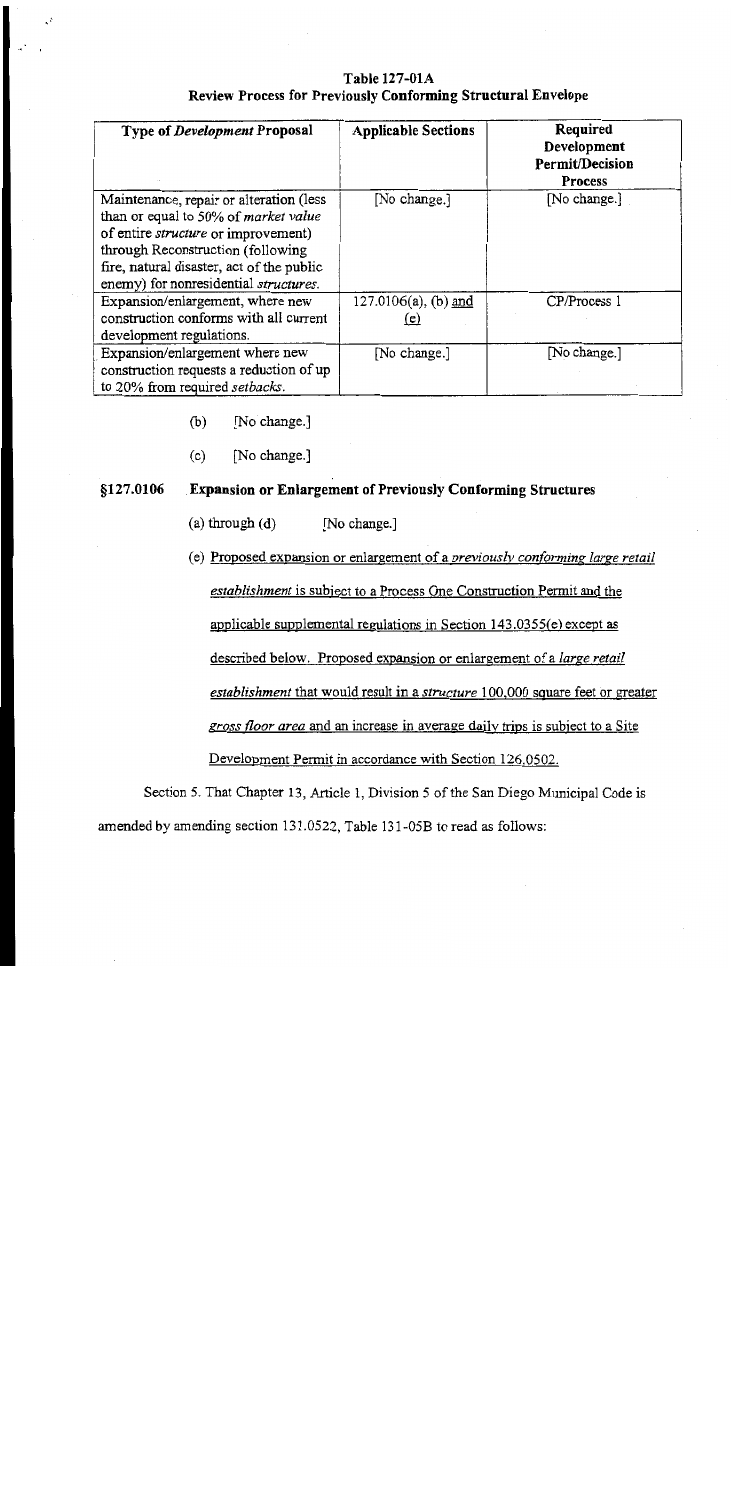### §131.0522 Use Regulations Table of Commercial Zones

# Table 131-05B Use Regulations Table for Commercial Zones

| Use Categories/Subcategories                                                                                                      | Zone Designator  | Zones        |                            |   |                               |                                |                                         |                |                      |                |      |  |
|-----------------------------------------------------------------------------------------------------------------------------------|------------------|--------------|----------------------------|---|-------------------------------|--------------------------------|-----------------------------------------|----------------|----------------------|----------------|------|--|
| [See section 131,0112 for an explanation and descriptions of the<br>Use Categories, Subcategories, and Separately Regulated Uses] | $1st & 2nd \geq$ | $CN^{(1)}$ - |                            |   |                               | CR-                            | CO-                                     |                | CV-                  |                | CP-  |  |
|                                                                                                                                   | $3rd \gg$        |              | $\mathbf{1}$               |   | $1-$                          | $2 -$                          |                                         | $1 -$          | $1-$                 |                | $1-$ |  |
|                                                                                                                                   | $4th$ $>$        |              | $\overline{\mathbf{2}}$    | 3 |                               |                                | 1                                       | $\overline{2}$ |                      | $\overline{2}$ |      |  |
| Open Space through Institutional                                                                                                  | [No change.]     |              |                            |   |                               |                                |                                         |                |                      |                |      |  |
| <b>Retail Sales</b>                                                                                                               |                  |              |                            |   |                               |                                |                                         |                |                      |                |      |  |
| <b>Building Supplies &amp; Equipment</b>                                                                                          |                  |              | <u>-m</u>                  |   | $\mathbb{Z}$                  | $\mathbb{D}_{\sigma^{\sharp}}$ |                                         |                | ٠                    |                |      |  |
| Food, Beverages and Groceries                                                                                                     |                  |              | $\frac{1}{\pi}$            |   | <u>"ml</u>                    | <u>,m</u>                      | $\mathbf{p}^{\overline{\mathrm{(11)}}}$ |                | $\overline{P}$       |                |      |  |
| Consumer Goods, Furniture, Appliances, Equipment                                                                                  |                  |              | $\mu^{\text{(III)}}$       |   | $\sqrt{\text{up}}$            | <u>,щ</u>                      | $\mathbf{p}^{(3,11)}$                   |                | $\overline{a}$       |                |      |  |
| Pets & Pet Supplies                                                                                                               |                  |              | $\overline{\rm cm}$        |   | $\overline{\text{m}}$         | ىس                             |                                         |                | $\ddot{\phantom{0}}$ |                |      |  |
| Sundries, Pharmaceutical, & Convenience Sales                                                                                     |                  |              | $\frac{1}{2}$              |   | $\overline{\mathbb{D}}_q$     | $\text{Im}_{q}$                | $P^{\text{(II)}}$                       |                | $p^{(1)}$            |                |      |  |
| Wearing Apparel & Accessories                                                                                                     |                  |              | $\mathbf{p}^{\text{(II)}}$ |   | $\mathbb{F}_p^{\text{(III)}}$ | $\mathbb{L}_{p}(\Pi)$          |                                         |                | $F^{\rm (III)}$      |                |      |  |
| Separately Regulated Retail Sales Uses                                                                                            |                  |              |                            |   |                               |                                |                                         |                |                      |                |      |  |
| Agriculture Related Supplies & Equipment                                                                                          |                  |              | $\overline{\phantom{a}}$   |   | P                             | P                              | $\blacksquare$                          |                | $\blacksquare$       |                |      |  |
| Alcoholic Beverage Outlets                                                                                                        |                  |              | L                          |   | L                             | L                              | L                                       |                | L                    |                |      |  |
| <b>Plant Nurseries</b>                                                                                                            |                  |              | P                          |   | P                             | P                              | $\overline{\phantom{0}}$                |                | $\blacksquare$       |                |      |  |
| Swap Meets & Other Large Outdoor Retail Facilities                                                                                |                  |              |                            |   | с                             | C                              |                                         |                | $c^{(10)}$           |                |      |  |
| <b>Commercial Services through Signs</b>                                                                                          | [No change.]     |              |                            |   |                               |                                |                                         |                |                      |                |      |  |

| Use Categories/Subcategories<br>[See section 131.0112 for an explanation and descriptions of the | Zone Designator |                                      | Zones             |                                |                                 |                     |  |  |  |  |  |
|--------------------------------------------------------------------------------------------------|-----------------|--------------------------------------|-------------------|--------------------------------|---------------------------------|---------------------|--|--|--|--|--|
| Use Categories, Subcategories, and Separately Regulated Uses}                                    | 1st & 2nd $>$   | CC-                                  |                   |                                |                                 |                     |  |  |  |  |  |
|                                                                                                  | $3rd \ge$       |                                      | $2-$              | $3-$                           | 4-                              | 5-                  |  |  |  |  |  |
|                                                                                                  | $4th \geq 1$    | $\overline{\mathbf{3}}$<br>2         | 3<br>2            | 4<br>5                         | 3<br>2<br>5<br>4                | 2<br>3<br>4         |  |  |  |  |  |
| Open Space through Institutional                                                                 | [No change.]    |                                      |                   |                                |                                 |                     |  |  |  |  |  |
| <b>Retail Sales</b>                                                                              |                 |                                      |                   |                                |                                 |                     |  |  |  |  |  |
| <b>Building Supplies &amp; Equipment</b>                                                         |                 | $\overline{\mathbf{r}^{\text{III}}}$ | $p^{\text{(II)}}$ |                                | $\overline{\text{h}}$           | $\mu$ II            |  |  |  |  |  |
| Food, Beverages and Groceries                                                                    |                 | $\overline{\rm cm}$                  | $\frac{1}{p}$     | $\mathbb{H}_{\mathbf{p}}(\Pi)$ | $\overline{P}$ <sup>(II)</sup>  | $p^{(11)}$          |  |  |  |  |  |
| Consumer Goods, Furniture, Appliances, Equipment                                                 |                 | $_{\rm p}$ m                         | $\sqrt{\text{m}}$ | $\mathbb{F}_p^{\text{(III)}}$  | <u>,an</u>                      | <u>,(II)</u>        |  |  |  |  |  |
| Pets & Pet Supplies                                                                              |                 | $\frac{1}{2}$                        | <u>,/II)</u>      | $\overline{\rm d}$             | <u>nm</u>                       | $\overline{\rm cm}$ |  |  |  |  |  |
| Sundries, Pharmaceutical, & Convenience Sales                                                    |                 | $\overline{\rm cm}$                  | <u>يا آل</u>      | $\overline{\text{min}}$        | $\overline{\text{m}}$           | $\overline{\rm cm}$ |  |  |  |  |  |
| Wearing Apparel & Accessories                                                                    |                 | $\overline{\text{p}}$ II             | $\sqrt{n}$        | $_{\rm p}$ (II)                | $\overline{P}$ <sup>(III)</sup> | <u>,(II)</u>        |  |  |  |  |  |
| Separately Regulated Retail Sales Uses                                                           |                 |                                      |                   |                                |                                 |                     |  |  |  |  |  |
| Agriculture Related Supplies & Equipment                                                         |                 | $\overline{\phantom{a}}$             |                   | $\blacksquare$                 | P                               | P                   |  |  |  |  |  |
| Alcoholic Beverage Outlets                                                                       |                 | L                                    | L                 | L                              | L                               | L                   |  |  |  |  |  |
| <b>Plant Nurseries</b>                                                                           |                 | P                                    | P                 | P                              | P                               | P                   |  |  |  |  |  |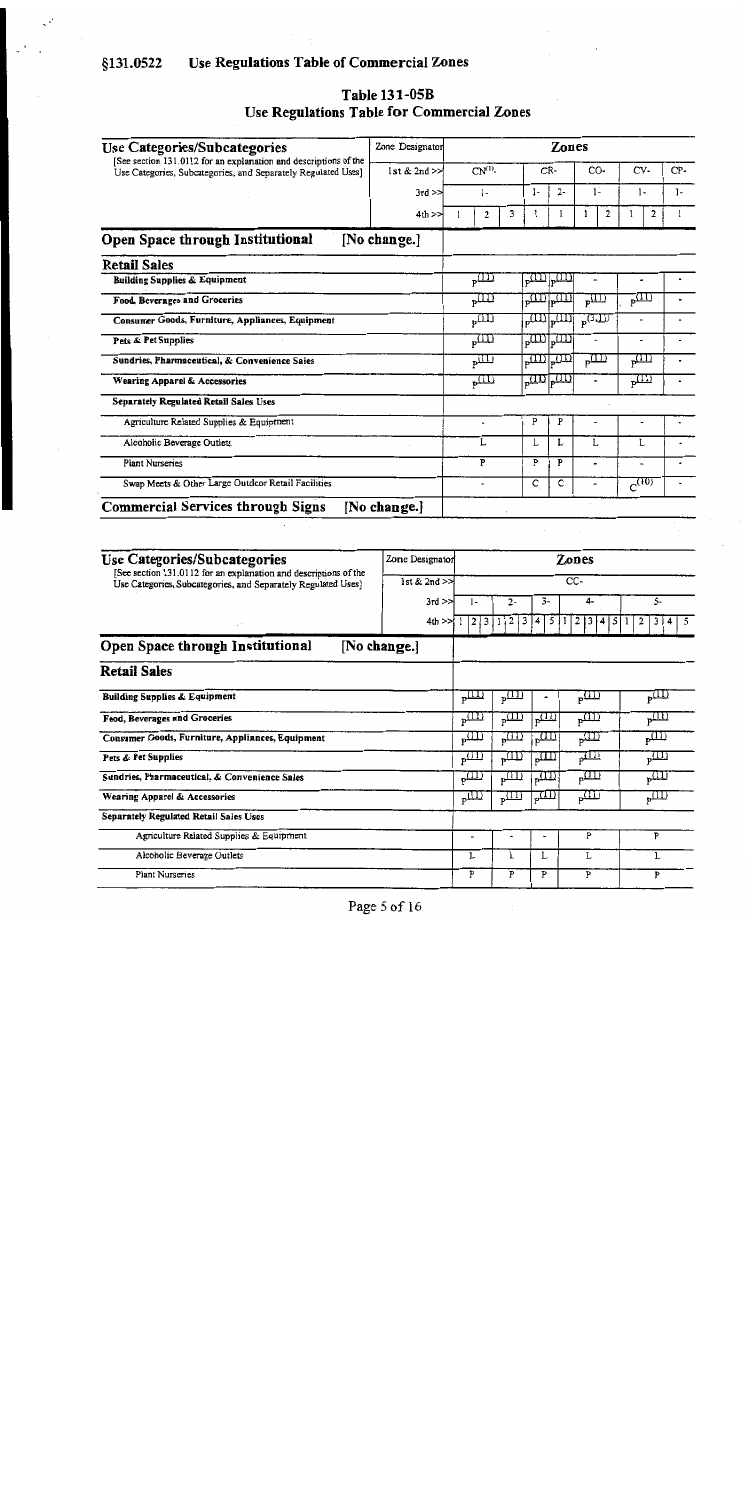| Use Categories/Subcategories                                                                                                      | Zone Designator |  |  |  |     |  |  |    |  | Zones |       |  |  |  |  |
|-----------------------------------------------------------------------------------------------------------------------------------|-----------------|--|--|--|-----|--|--|----|--|-------|-------|--|--|--|--|
| [See section 131.0112 for an explanation and descriptions of the<br>Use Categories, Subcategories, and Separately Regulated Uses] | 1st & 2nd >>    |  |  |  | CC- |  |  |    |  |       |       |  |  |  |  |
|                                                                                                                                   | $3rd \geq$      |  |  |  |     |  |  | 3- |  |       | 4.    |  |  |  |  |
|                                                                                                                                   | 4th >>!         |  |  |  |     |  |  |    |  |       | 3 4 5 |  |  |  |  |
| Swap Meets & Other Large Outdoor Retail Facilities                                                                                |                 |  |  |  |     |  |  |    |  |       |       |  |  |  |  |
| <b>Commercial Services through Signs</b>                                                                                          | [No change.]    |  |  |  |     |  |  |    |  |       |       |  |  |  |  |

Footnotes to Table 131-05B

 $1$  through  $10$ [No change.]

 $\rm 11$ Development of a large retail establishment is subject to Section 143.0302.

Section 6. That Chapter 13, Article 1, Division 6 of the San Diego Municipal Code is

amended by amending section 131.0622, Table 131-06B to read as follows:

#### Use Regulations Table for Industrial Zones §131.0622

The uses allowed in the industrial zones are shown in Table 131-06B.

| <b>Use Categories/ Subcategories</b><br>[See section 131.0112 for an explanation and | Zone designator: | <b>Zones</b>                 |                                                                                 |                |                      |                                            |       |                                                         |              |  |  |  |
|--------------------------------------------------------------------------------------|------------------|------------------------------|---------------------------------------------------------------------------------|----------------|----------------------|--------------------------------------------|-------|---------------------------------------------------------|--------------|--|--|--|
| descriptions of the Use Categories, Subcategories,<br>and Separately Regulated Uses] | 1st & 2nd $\gg$  |                              | $IP-$                                                                           |                | IL-                  |                                            | $IH-$ | IS-                                                     |              |  |  |  |
|                                                                                      | $3rd \geq \geq$  | $1 -$                        | $2 -$                                                                           | $\mathbf{1}$   | $2 -$                | $3 -$                                      | 1-    | $2 -$                                                   | $1 -$        |  |  |  |
|                                                                                      | 4th >>           | 1                            |                                                                                 |                | ł                    | 1                                          |       | 1                                                       | 1            |  |  |  |
| Open Space through Institutional                                                     | [No change.]     |                              |                                                                                 |                |                      |                                            |       |                                                         |              |  |  |  |
| <b>Retail Sales</b>                                                                  |                  |                              |                                                                                 |                |                      |                                            |       |                                                         |              |  |  |  |
| <b>Building Supplies &amp; Equipment</b>                                             |                  |                              |                                                                                 | $p^{[6,15]}$   | p(15)                | $p\sqrt{15}$                               |       | $p^{(6,15)}$                                            | $L^{(15)}$   |  |  |  |
| Food, Beverages and Groceries                                                        |                  | $\blacksquare$               |                                                                                 |                |                      | p(15)                                      |       |                                                         |              |  |  |  |
| Consumer Goods, Furniture, Appliances, Equipment                                     |                  |                              |                                                                                 | $\overline{a}$ | $\frac{1}{2}$ (2,15) | $p^{(15)}$                                 |       |                                                         | $b^{(3,15)}$ |  |  |  |
| Pets & Pet Supplies                                                                  |                  | $\qquad \qquad \blacksquare$ |                                                                                 |                |                      | $\frac{1}{10}$                             |       |                                                         |              |  |  |  |
| Sundries, Pharmaceuticals, & Convenience Sales                                       |                  |                              | $\left[\frac{1}{2}(5,15)\right]\frac{1}{2}(5,15)\left[\frac{1}{2}(5,15)\right]$ |                |                      | $p^{(15)}$                                 |       | $\frac{1}{2}$ (5,15) $\frac{1}{2}$ (5,15) $\frac{1}{2}$ | $p^{(4,15)}$ |  |  |  |
| Wearing Apparel & Accessories                                                        |                  |                              |                                                                                 |                |                      | $\frac{1}{10}(3,15)$ <sub>D</sub> $(3,15)$ |       |                                                         | $P^{(3,15)}$ |  |  |  |
| Separately Regulated Retail Sales Uses                                               |                  |                              |                                                                                 |                |                      |                                            |       |                                                         |              |  |  |  |
| Agriculture Related Supplies & Equipment                                             |                  |                              |                                                                                 |                | p                    | P                                          | P     | P                                                       | P            |  |  |  |
| Alcoholic Beverage Outlets                                                           |                  |                              | ٠                                                                               | ۰              |                      | L                                          |       | ٠                                                       |              |  |  |  |
| <b>Plant Nurseries</b>                                                               |                  |                              |                                                                                 |                |                      | P                                          |       | P                                                       | P            |  |  |  |
| Swap Meets & Other Large Outdoor Retail Facilities                                   |                  | $\overline{\phantom{a}}$     | L.                                                                              | C              | C                    | C                                          | C     | C                                                       | C            |  |  |  |

Table 131-06B Use Regulations Table for Industrial Zones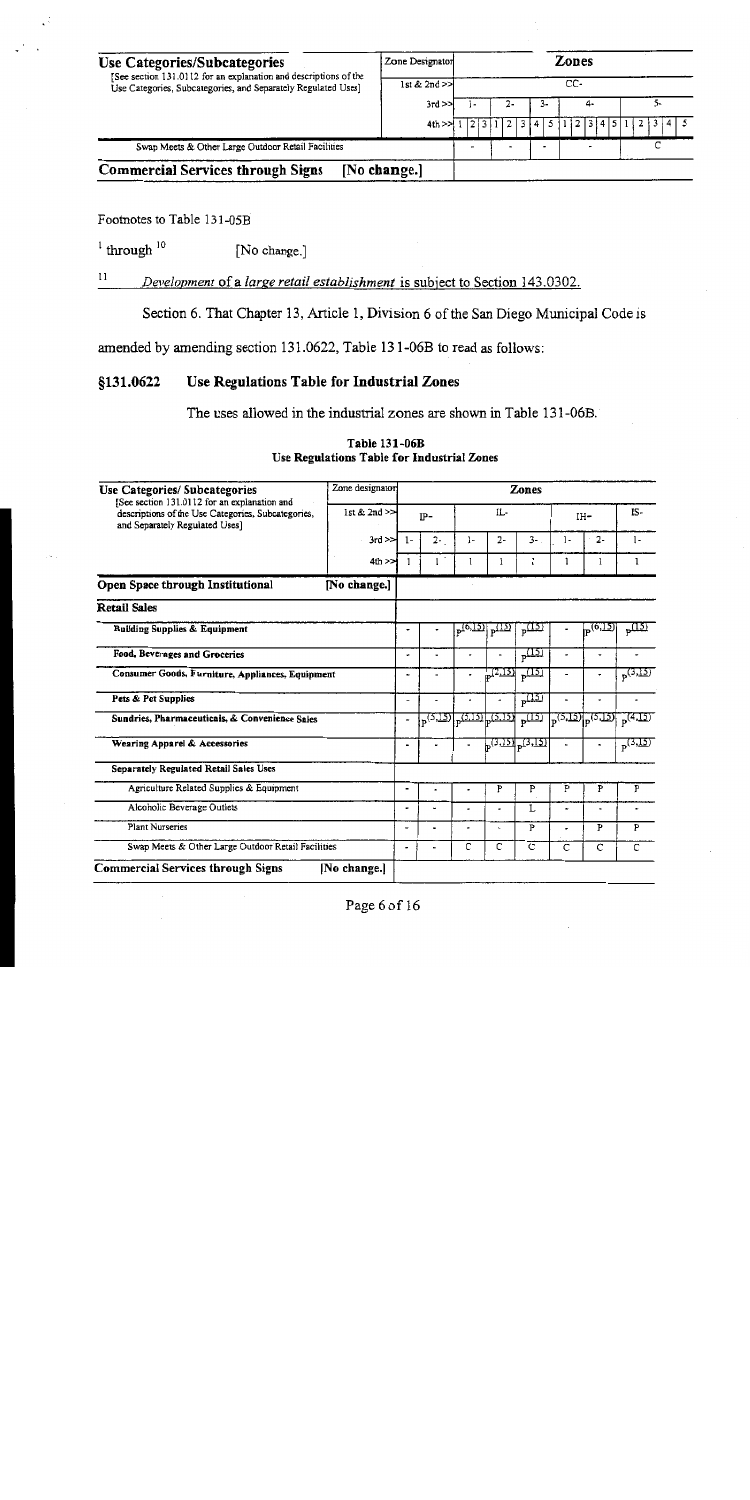Footnotes for Table 131-06B

 $1$  through  $14$ [No change.]

 $15\,$ Development of a large retail establishment is subject to Section 143.0302.

Section 7. That Chapter 14, Article 2, Division 4 of the San Diego Municipal Code is amended by amending section 142.0404; by adding section  $142.0405(c)(4)$ ; by amending section 142.0405(d); by amending section 142.0406(c)(3); and by amending section 142.0412 to read as follows:

#### Street Yard and Remaining Yard Planting Area and Point Requirements §142.0404

[No change in first paragraph.]

### Table 142-04C

| <b>Type of Development</b><br>Proposal                                                                                             | Type of Yard      | <b>Planting Area Required</b><br>(Percentage of total yard area                                                                                                                                                                                                                       | Plant Points Required (Number of plant points<br>required per square foot of total street yard or                                                                                                                                                                                    |
|------------------------------------------------------------------------------------------------------------------------------------|-------------------|---------------------------------------------------------------------------------------------------------------------------------------------------------------------------------------------------------------------------------------------------------------------------------------|--------------------------------------------------------------------------------------------------------------------------------------------------------------------------------------------------------------------------------------------------------------------------------------|
|                                                                                                                                    |                   | unless otherwise noted below) $(1)$                                                                                                                                                                                                                                                   | <i>remaining yard</i> area) or required trees $(1)$                                                                                                                                                                                                                                  |
| Single Dwelling Unit<br>Residential Development in<br>RM zones or Multiple Dwelling<br>Unit Residential Development<br>in any Zone | Street Yard       | $50\%^{(2)}$                                                                                                                                                                                                                                                                          | 0.05 points                                                                                                                                                                                                                                                                          |
|                                                                                                                                    | Remaining<br>Yard | 40 Square Feet per Tree                                                                                                                                                                                                                                                               | For single <i>structures</i> on a single lot, provide a<br>minimum of 60 points, located in the remaining<br>$\frac{1}{\sqrt{2}}$<br>For more than one <i>structure</i> on a single <i>lot</i> , provide<br>one tree on each side and in the rear of each<br>strucure <sup>(2)</sup> |
| Commercial Development in<br>any Zone or Industrial<br>Development in RM Zones or<br>Commercial Zones                              | Street Yard       | $25%^{(3)}$                                                                                                                                                                                                                                                                           | (3)<br>0.05 points to be achieved with trees only                                                                                                                                                                                                                                    |
|                                                                                                                                    | Remaining<br>Yard | $30\%$ <sup>(3)</sup>                                                                                                                                                                                                                                                                 | 0.05 points                                                                                                                                                                                                                                                                          |
| Industrial Development in any<br>zone other than RM or<br>Commercial Zones                                                         | Street Yard       | $25%$ <sup>(4)</sup>                                                                                                                                                                                                                                                                  | 0.05 points                                                                                                                                                                                                                                                                          |
|                                                                                                                                    | Remaining<br>Yard | See section<br>142.0405 (d)                                                                                                                                                                                                                                                           | $0.05$ points                                                                                                                                                                                                                                                                        |
| Large retail establishments in<br>any Commercial Zone.                                                                             | Street Yard       | $\frac{(3)}{100\%}$ of minimum building<br>front and street side setbacks<br>(except access points and with<br>encroachments allowed into the<br>landscaped area for building<br>articulation elements as defined in<br>section $143.0355(a)(b)$<br>25% of the balance of street yard | 0.05 points, exclusive of palms                                                                                                                                                                                                                                                      |
|                                                                                                                                    | Remaining<br>Yard | (3)<br>30%                                                                                                                                                                                                                                                                            | 0.05 points                                                                                                                                                                                                                                                                          |

### Street Yard and Remaining Yard Planting Requirements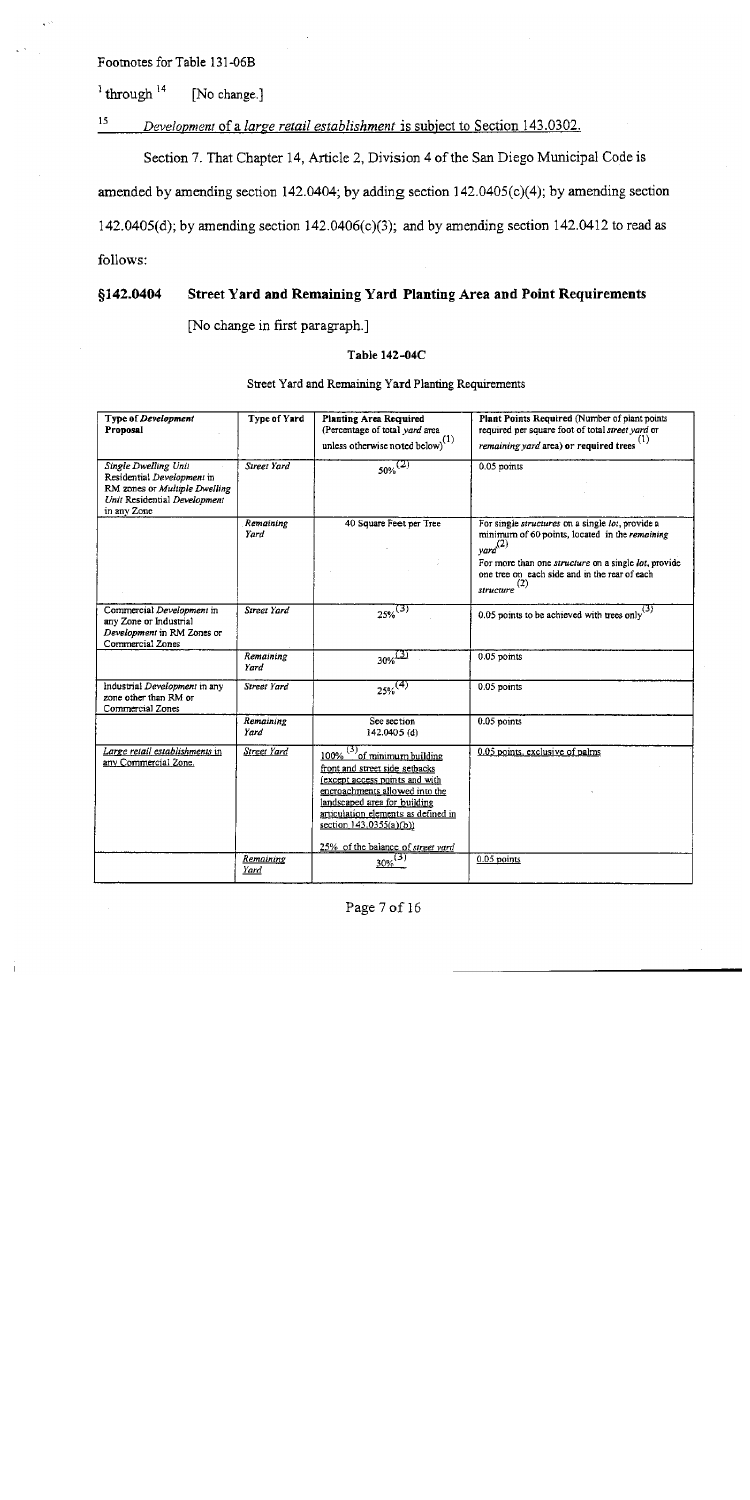| <b>Type of Development</b><br>Proposal                 | Type of Yard      | <b>Planting Area Required</b><br>(Percentage of total yard area<br>unless otherwise noted below) <sup>(1)</sup> | Plant Points Required (Number of plant points)<br>required per square foot of total street yard or<br>remaining yard area) or required trees <sup>(1)</sup> |
|--------------------------------------------------------|-------------------|-----------------------------------------------------------------------------------------------------------------|-------------------------------------------------------------------------------------------------------------------------------------------------------------|
| Large retail establishments in<br>any Industrial Zone. | Street Yard       | 25% <sup>(4)</sup>                                                                                              | 0.05 points, exclusive of palms                                                                                                                             |
|                                                        | Remaining<br>Yard | 30%                                                                                                             | $0.05$ points                                                                                                                                               |

Footnotes to Table 142-04C [No change.]

#### §142.0405 **Additional Yard Planting Area and Point Requirements**

- $(a)$  and  $(b)$ [No change.]
- $(c)$ Additional commercial yard and large retail establishment requirements:

 $(1)$  through  $(3)$ [No change.]

 $(4)$ Facade Planting Area for large retail establishments. Within the street vard, a façade planting area, as shown in Diagram 142-04A shall be provided between the *vehicular use area* and the *street* wall. This facade planting area shall be planted with a minimum of 20 points (trees only) at a linear rate of 30 feet of building street wall wherever trellises, arcades, awnings or extended covered entries do not occur which shall be a minimum of 30 percent of the length of the building street wall.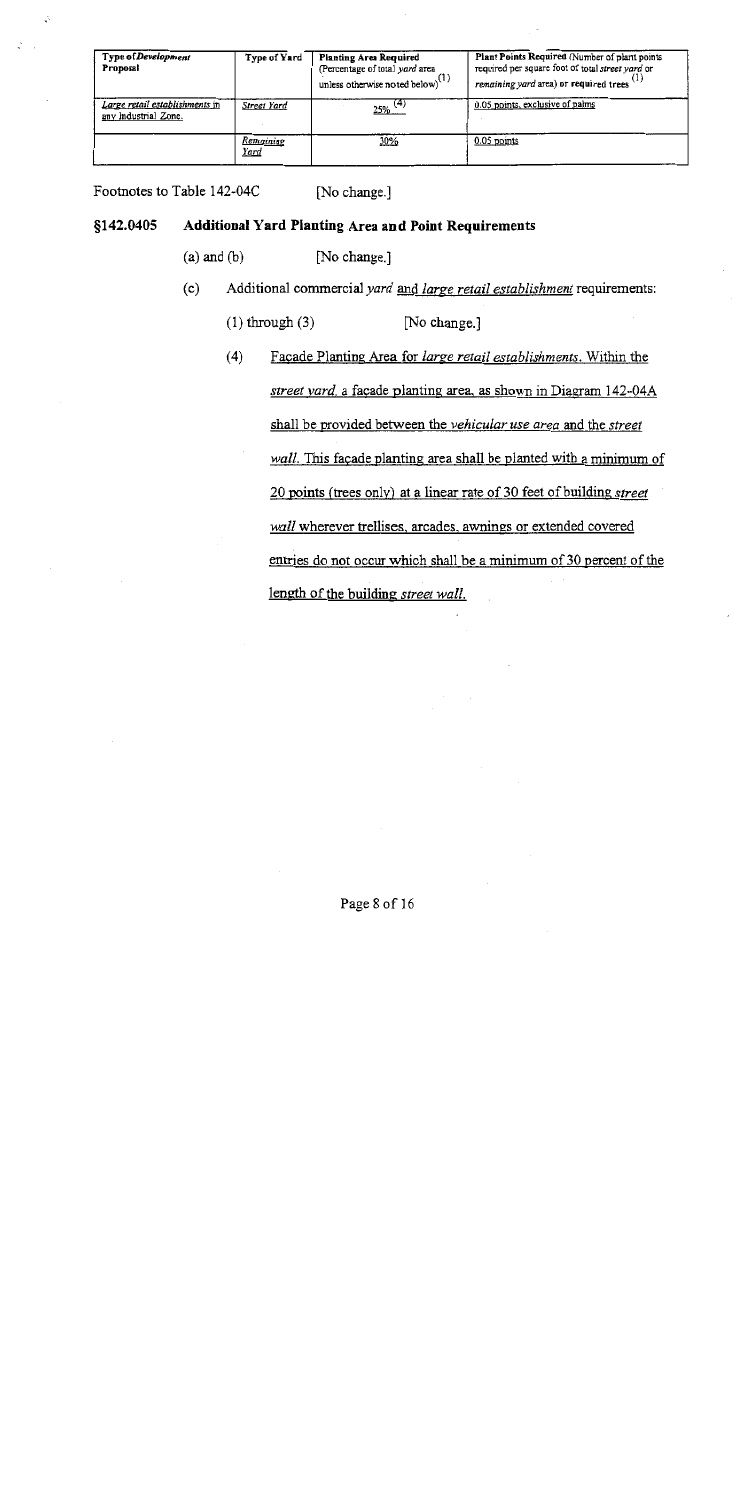### Diagram 142-04A

Facade Planting Area for Large Retail Establishments



- Additional industrial vard and large retail establishment requirements:  $(d)$ 
	- $(1)$ Perimeter Planting Area. Within the *street yard* for industrial zones or industrial *development*, a 5-foot-wide perimeter planting area adjacent to each side *property line*, as shown in Diagram 142-04A, shall be provided for the full depth of the *street yard* except where vehicular access (maximum 25 feet) and pedestrian access (maximum 6 feet) points cross perpendicular to a side *property* line. This planting area shall be planted with a combination of trees and shrubs that achieves 0.2 points per square foot of the required area. Where loading docks are placed along more than 25 percent of the street wall length in the IL and IH zones, the perimeter planting area points required shall be increased to 0.5 points per square foot of area.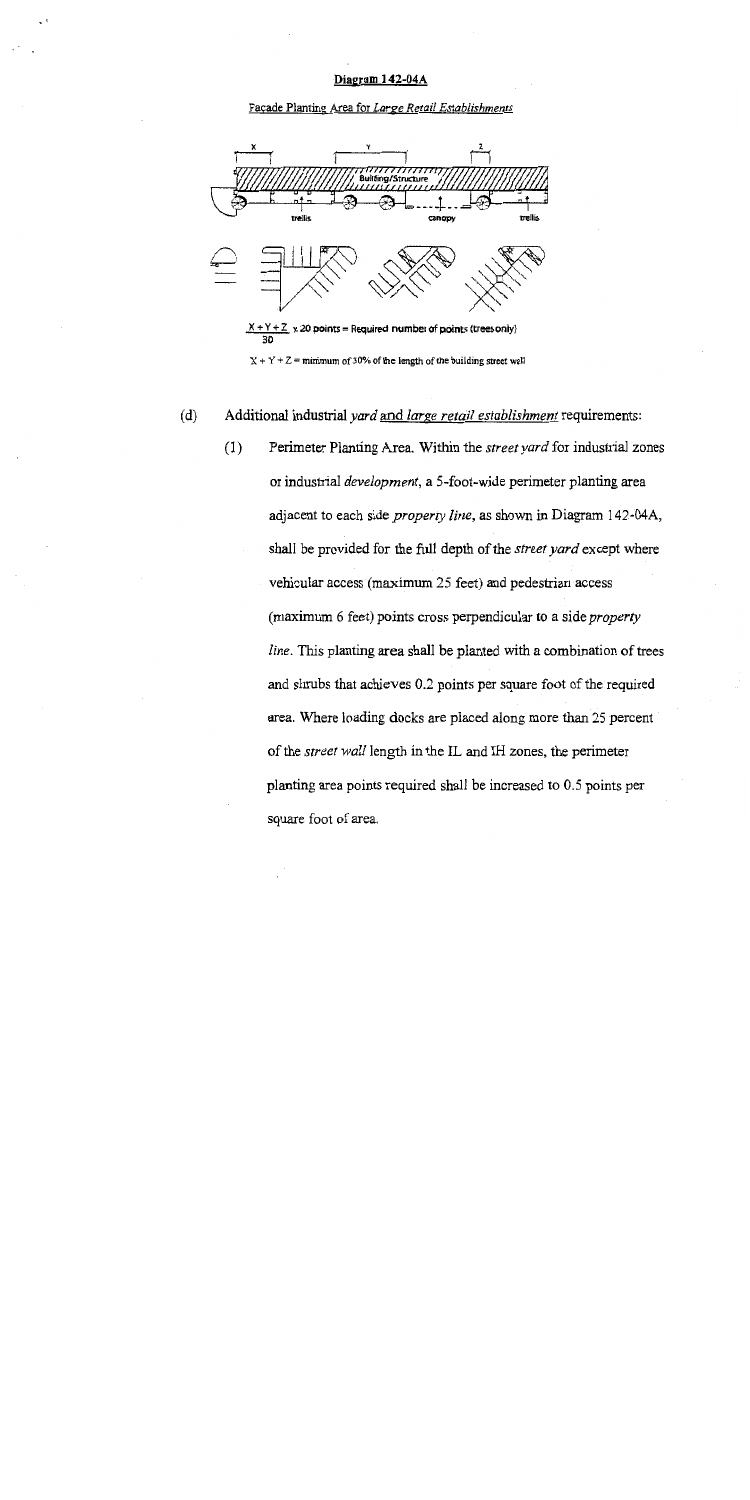

Facade Planting Area. Within the *street yard*, a facade planting  $(2)$ area, as shown in Diagram 142-04B, shall be provided that abuts the street wall and is at least equal to 50 percent of the length as determined by adding the lines connecting the outermost points of the structure along the street wall as shown in Diagram 142-04C, and that has a width of at least 9 feet measured perpendicularly to the building. This requirement shall not apply to large retail establishments.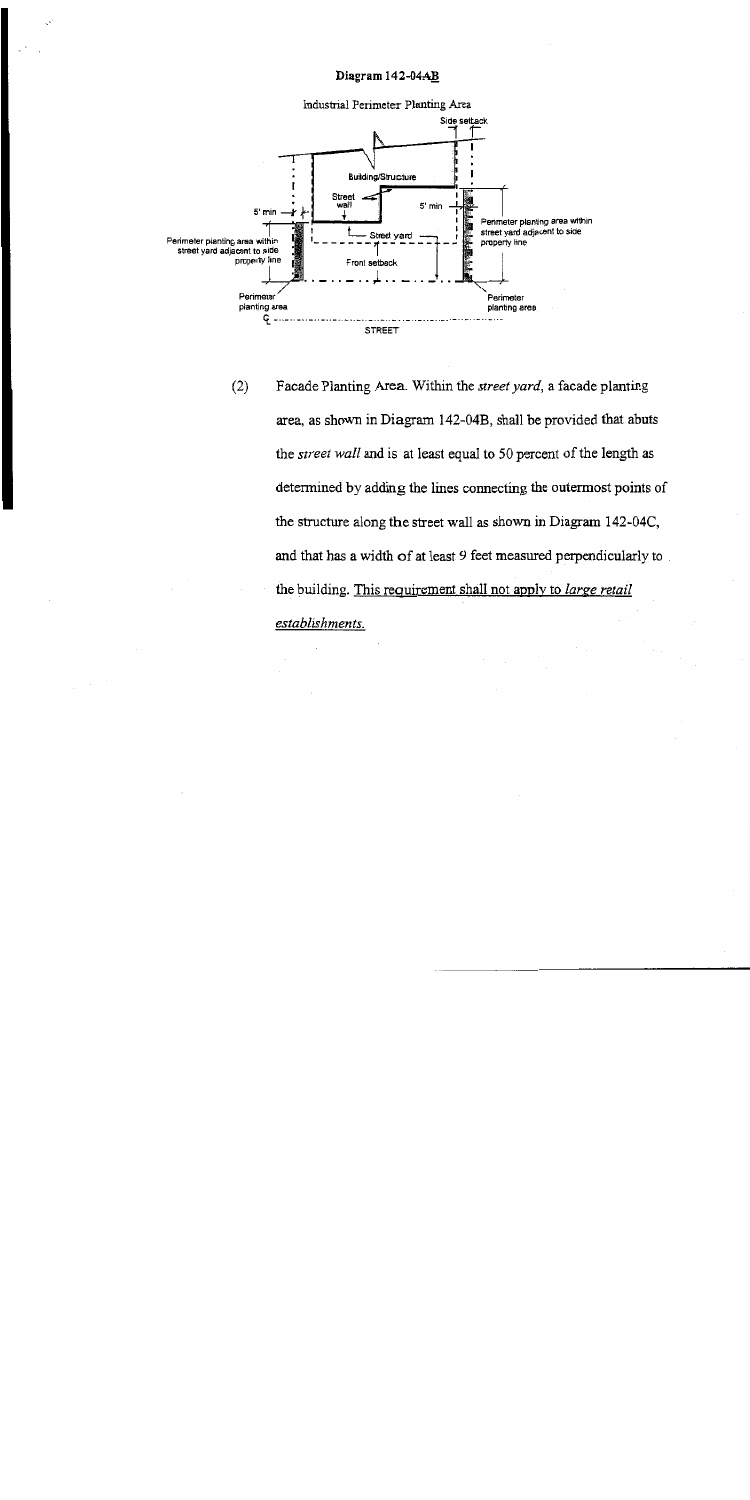Diagram 142-04BC





### Diagram 142-04CD

Industrial Facade Area Street Wall Length



 $(3)$  and  $(4)$ 

[No change.]

[No changes to remainder of Section 142.0405(d)(2)]

#### §142.0406 Vehicular Use Area Planting Area and Point Requirements

- $(a)$  and  $(b)$ [No change.]
- A vehicular use area located within the street yard shall be separated from  $(c)$

the curb in the *public right-of-way* by a required planting area totaling at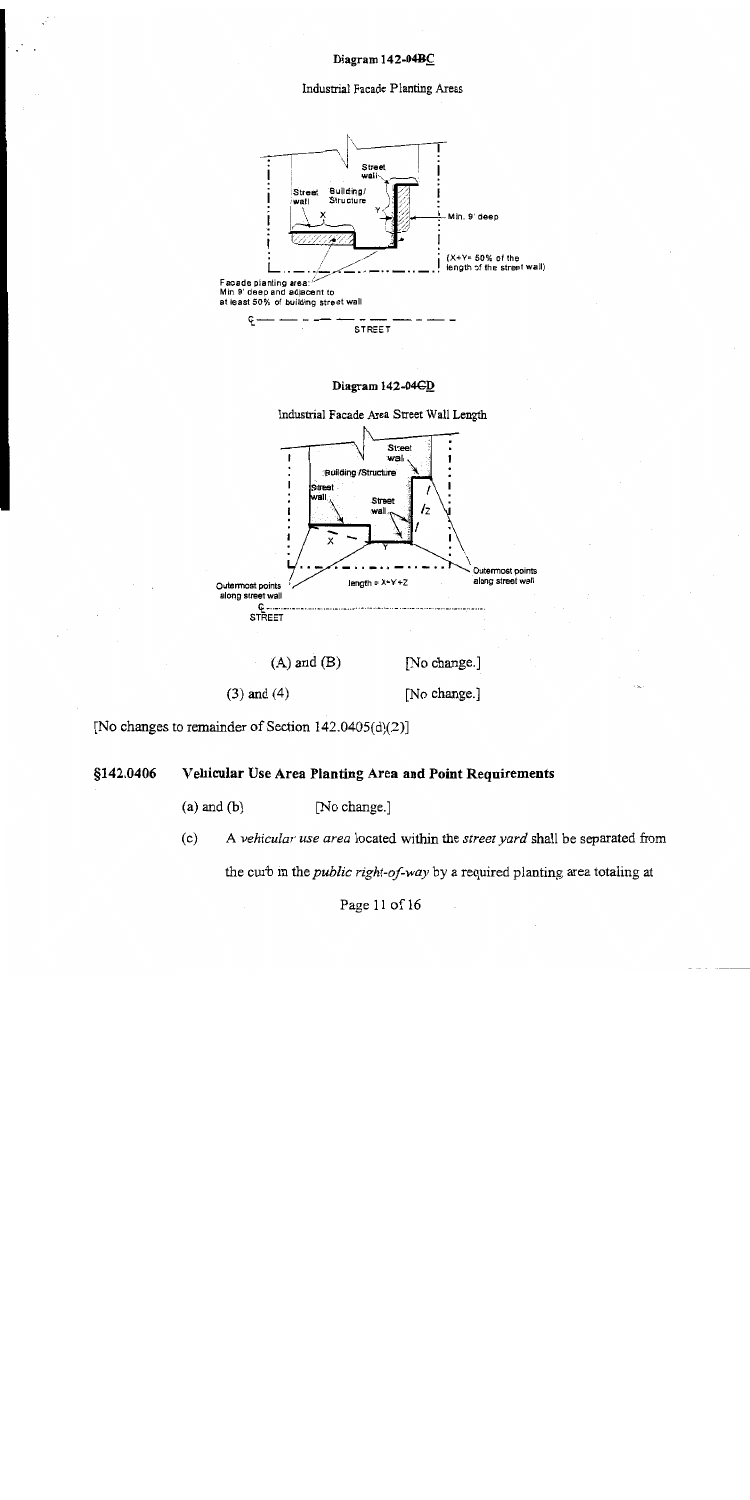least 8 feet in width, measured perpendicularly to the *public right-of-way*. This planting area shall meet the following requirements:

 $(1)$  and  $(2)$ [No change.]

- The width of this planting area may be reduced to 3 feet if a solid  $(3)$ wall of at least 3 feet in height is provided for the entire length of the vehicular use area. for sites under 5 acres. Sites that are between 5 and 10 acres are required to provide the planting area buffer that is 8 feet. For sites over 10 acres, a planting area buffer must be 12 feet in width with a potential reduction to 8 feet with a 3 feet high wall. The remaining planting area shall be located between the wall and curb within the *public right-of-way* and planted with the equivalent of 1 shrub for every 10 feet of wall length. These shrubs shall achieve at least 18 inches in height of maturity.
- $(4)$ [No change.]

#### §142.0412 **Brush Management**

- $(a)$ [No Change.]
- $(b)$ Brush Management Zones. Where brush management is required, a comprehensive program shall be implemented that reduces fire hazards around structures by providing an effective fire break between all structures and contiguous areas of native or naturalized vegetation. This fire break shall consist of two distinct brush management areas called "Zone One" and "Zone Two" as shown in Diagram 142-04<del>D</del>E.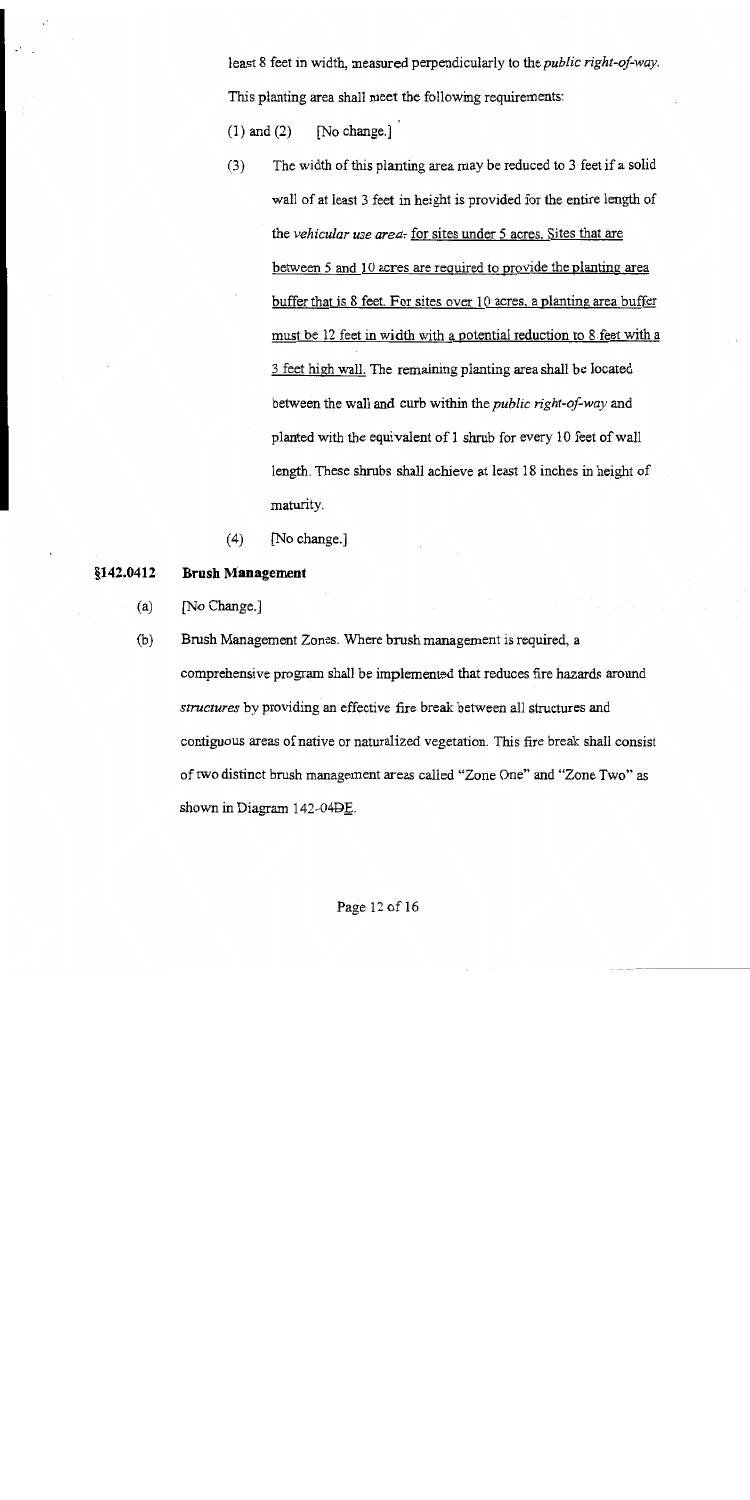### Diagram 142-04DE





[No change  $(b)(1)$  through  $(2)$  and  $(c)$  through  $(l).$ ]

Section 8. That Chapter 14, Article 3, Division 3 of the San Diego Municipal Code is

amended by amending section 143.0302, Table 143-03A; and by adding section 143.0355 to read

as follows:

### When Supplemental Neighborhood Development Permit and Site §143.0302 **Development Permit Regulations Apply**

[No change to first paragraph.]

| Table 143-03A                                                           |  |  |  |  |  |  |
|-------------------------------------------------------------------------|--|--|--|--|--|--|
| Supplemental Neighborhood Development Permit or Site Development Permit |  |  |  |  |  |  |
| <b>Regulations Applicability</b>                                        |  |  |  |  |  |  |

| Type of Development Proposal                                                                                                                                                                                            | <b>Applicable Sections</b>             | <b>Required Development</b><br><b>Permit/Decision Process</b> |
|-------------------------------------------------------------------------------------------------------------------------------------------------------------------------------------------------------------------------|----------------------------------------|---------------------------------------------------------------|
| Affordable/in-Fill Housing Projects<br>with Deviations through Clairemont<br>Mesa Height Limit Overlay Zone<br>[No change.]                                                                                             | [No change.]                           | [No change.]                                                  |
| Development of a large retail<br>establishment of 50,000 or more square<br>feet gross floor area in all commercial<br>and industrial zones, and in all planned<br>districts, except the Centre City Planned<br>District | 143.0303, 143.0305, 143.0355, 143.0375 | NDP/Process Two                                               |
| Development of a large retail<br>establishment of 100,000 or more square<br>feet gross floor area in all commercial<br>and industrial zones, and in all planned<br>districts                                            | 143.0303, 143.0305, 143.0355, 143.0375 | SDP/Process Four                                              |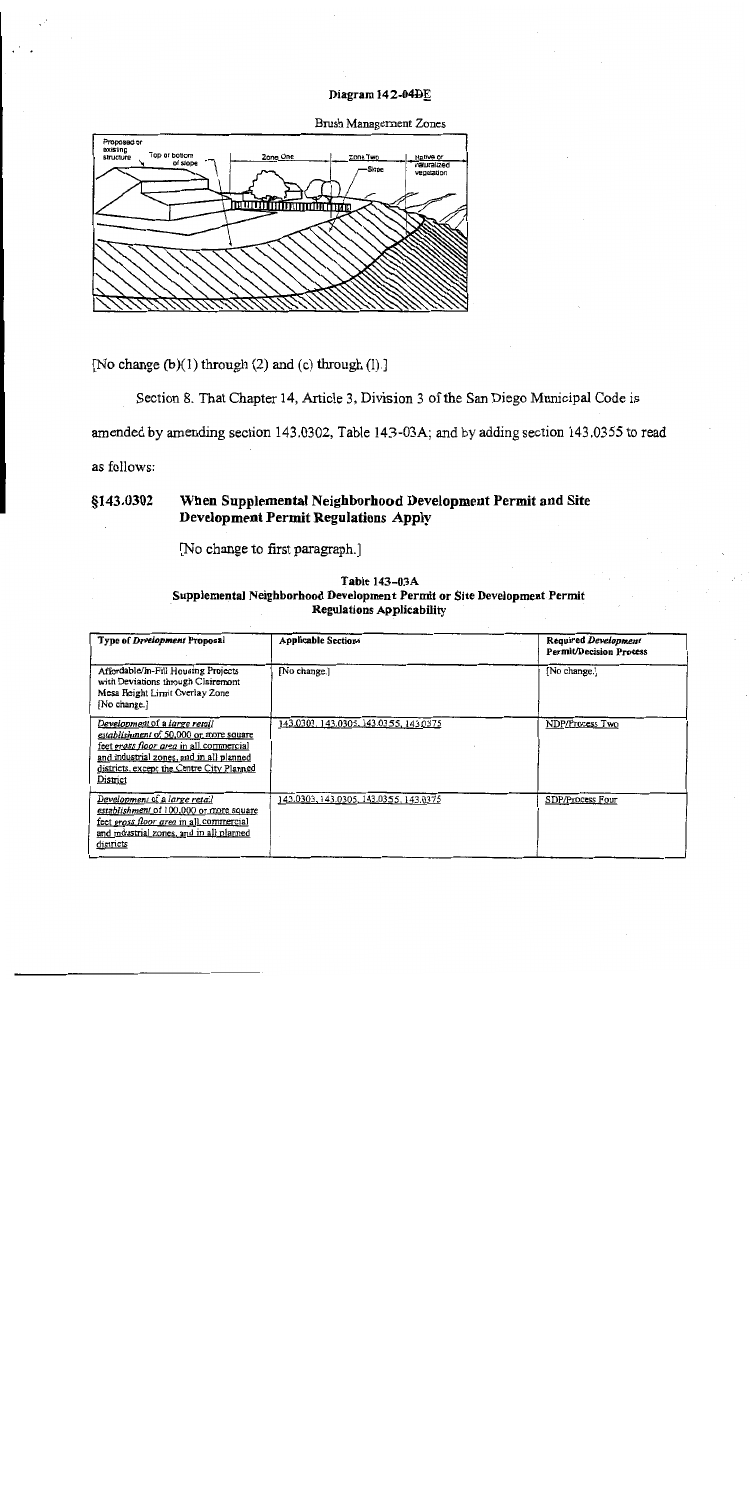### Supplemental Neighborhood Development Permit and Site Development \$143.0355 Permit Regulations for Large Retail Establishments

The following supplemental regulations apply to *development* of *large retail* establishments. The purpose of these regulations is to provide standards for the evaluation of *large retail establishments*. The intent of these regulations is to minimize *development* footprint, preserve community character, create a pedestrian scale environment, and promote a diversity of uses in accordance with the General Plan.

<u>(a)</u> Minimum Setbacks

> A large retail establishment shall have a minimum front and street side setback of 8 feet. Architectural features as defined in Section 143.0355(b) are permitted to encroach a maximum of 4 feet into the required front and street side yards.

 $\overline{(\mathbf{b})}$ **Building Articulation** 

> A large retail establishment shall incorporate architectural features from at least four of the following eight categories:

- $(1)$ Pilasters
- $(2)$ Trellises
- $(3)$ Awnings or extended covered entries
- $(4)$ Arcades
- $(5)$ Varied roof lines or roof cornices
- <u>(6)</u> A minimum of three material changes, such as glazing, tile, stone, or varied pattern/texture shall be provided in street (facing) wall surfaces, where no one material shall cover less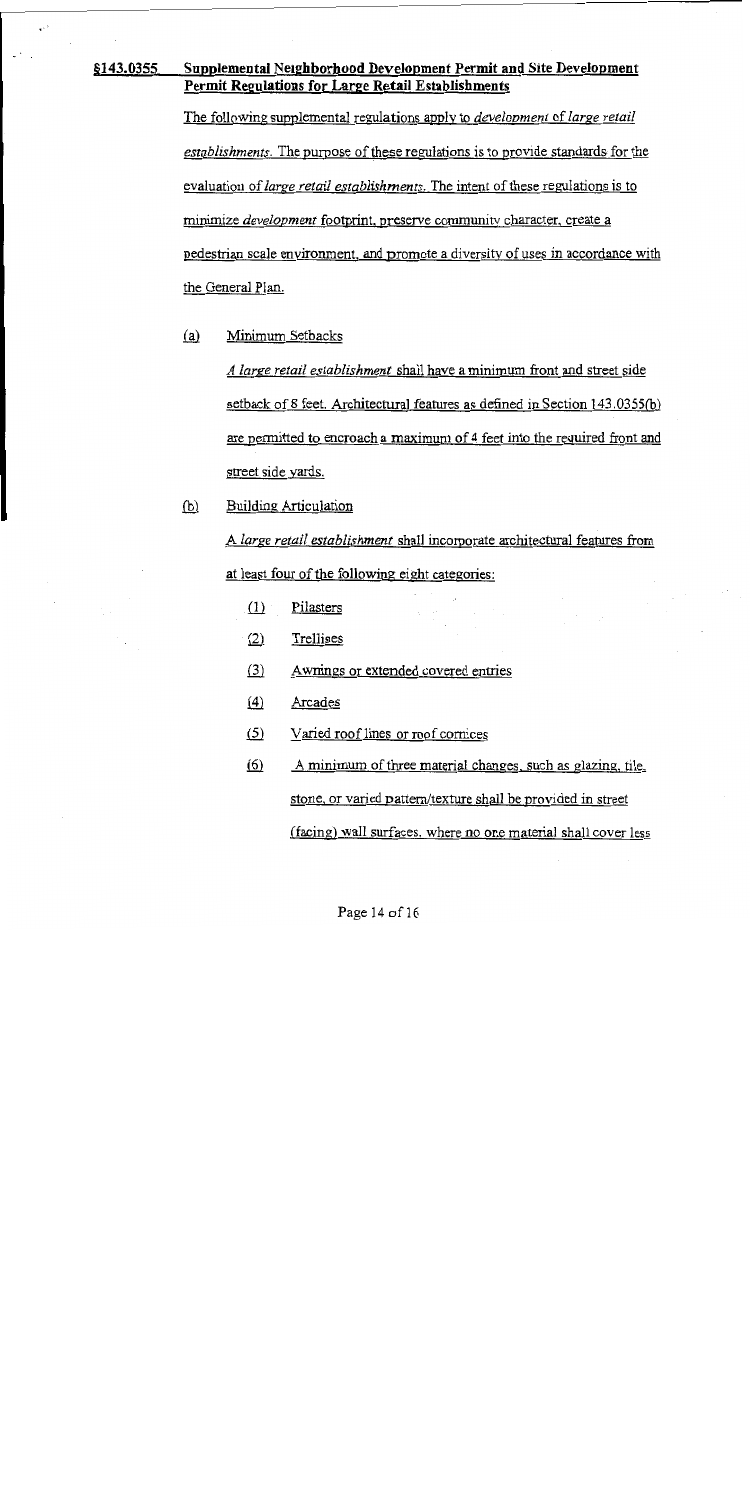than 10 percent of the wall area or more than 60 percent of the wall area.

- $(7)$ A minimum of 25 percent of street wall area transparent with clear glass visible into a commercial use, or a minimum of 25 percent of street wall area covered with display windows.
- $(8)$ Clerestory windows
- $(c)$ Pedestrian Paths

Pedestrian access and pathways shall be designed to provide an interconnected network for pedestrian travel between buildings within the same *development* in accordance with Section 131,0550.

 $(d)$ Landscaping Requirements

> Landscape for *large retail establishments* shall comply with Sections 142.0404, 142.0405 and 142.0406.

Expansion or Enlargement of Existing Structures  $(e)$ Proposed expansion or enlargement of a previously conforming large *retail establishment* is subject to Section 127.0106(e) and the supplemental regulations in Section  $143.0355(a)$  and (c), and Section 142.0410.

Section 9. In the event of a conflict between any provision of this ordinance and any other provision of the San Diego Municipal Code, this ordinance shall be controlling. If a court of competent jurisdiction determines that any provision of this ordinance is invalid or otherwise unenforceable, that provision shall be severed from the remainder of the ordinance in a manner that preserves the remainder to the fullest extent possible. Prior to severing any provision,